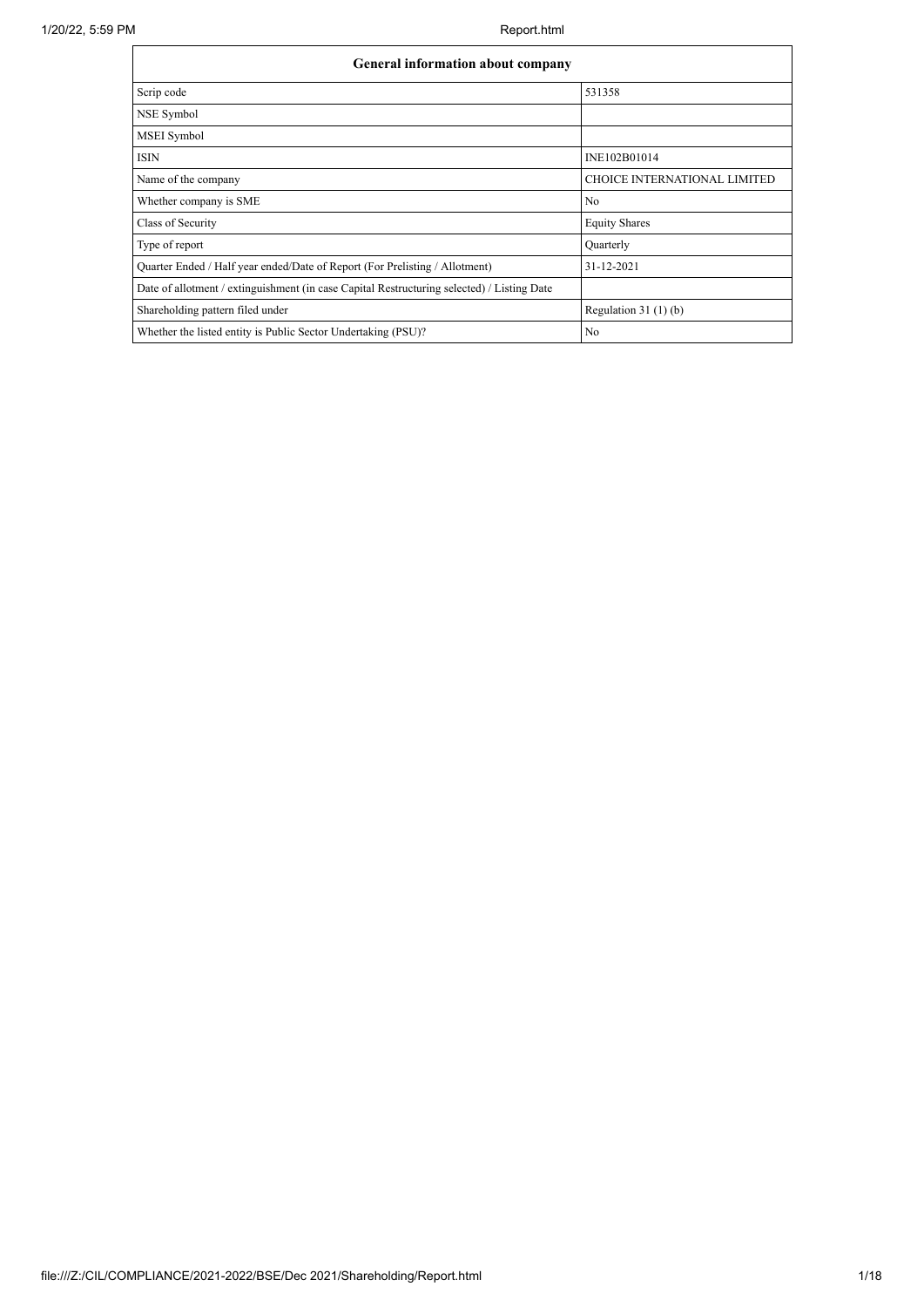|                | <b>Declaration</b>                                                                        |                |                                |                       |                             |  |  |  |
|----------------|-------------------------------------------------------------------------------------------|----------------|--------------------------------|-----------------------|-----------------------------|--|--|--|
| Sr.<br>No.     | Particular                                                                                | Yes/No         | Promoter and<br>Promoter Group | Public<br>shareholder | Non Promoter-<br>Non Public |  |  |  |
|                | Whether the Listed Entity has issued any partly paid up shares?                           | N <sub>o</sub> | N <sub>0</sub>                 | N <sub>0</sub>        | N <sub>o</sub>              |  |  |  |
| $\overline{2}$ | Whether the Listed Entity has issued any Convertible Securities                           | N <sub>o</sub> | N <sub>0</sub>                 | N <sub>0</sub>        | N <sub>0</sub>              |  |  |  |
| 3              | Whether the Listed Entity has issued any Warrants?                                        | No             | N <sub>o</sub>                 | N <sub>o</sub>        | No                          |  |  |  |
| 4              | Whether the Listed Entity has any shares against which<br>depository receipts are issued? | No             | N <sub>o</sub>                 | N <sub>o</sub>        | No                          |  |  |  |
| 5              | Whether the Listed Entity has any shares in locked-in?                                    | Yes            | Yes                            | Yes                   | No                          |  |  |  |
| 6              | Whether any shares held by promoters are pledge or otherwise<br>encumbered?               | N <sub>o</sub> | N <sub>o</sub>                 |                       |                             |  |  |  |
|                | Whether company has equity shares with differential voting<br>rights?                     | No             | N <sub>0</sub>                 | N <sub>o</sub>        | No                          |  |  |  |
| 8              | Whether the listed entity has any significant beneficial owner?                           | Yes            |                                |                       |                             |  |  |  |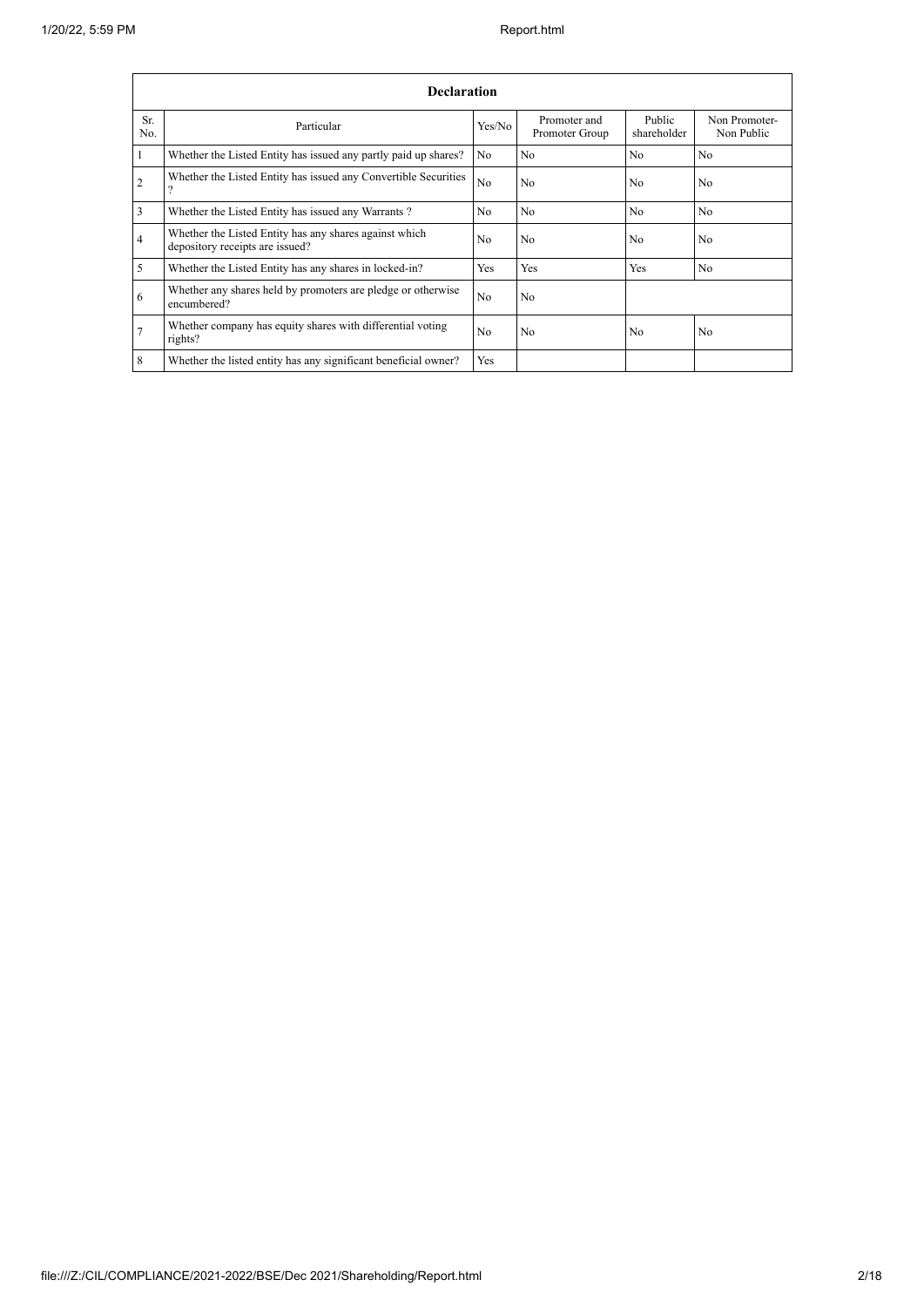|                          | Table I - Summary Statement holding of specified securities |              |                       |                             |                          |                                                                    |                                                                                                                      |                                                                  |               |          |                     |
|--------------------------|-------------------------------------------------------------|--------------|-----------------------|-----------------------------|--------------------------|--------------------------------------------------------------------|----------------------------------------------------------------------------------------------------------------------|------------------------------------------------------------------|---------------|----------|---------------------|
|                          | Category<br>of<br>shareholder<br>(II)                       | Nos. Of      | No. of<br>fully paid  | No. Of<br>Partly<br>paid-up | No. Of<br>shares         | Total nos.<br>shares<br>held (VII)<br>$= (IV) +$<br>$(V)$ + $(VI)$ | Shareholding as a<br>% of total no. of<br>shares (calculated<br>as per SCRR,<br>1957) (VIII) As a<br>% of $(A+B+C2)$ | Number of Voting Rights held in each<br>class of securities (IX) |               |          |                     |
| Category<br>$($ $\Gamma$ |                                                             | shareholders | up equity             | equity                      | underlying<br>Depository |                                                                    |                                                                                                                      | No of Voting (XIV) Rights                                        |               |          | Total as a          |
|                          |                                                             | (III)        | shares<br>held $(IV)$ | shares<br>held<br>(V)       | Receipts<br>(VI)         |                                                                    |                                                                                                                      | Class eg:<br>$\mathbf{X}$                                        | Class<br>eg:y | Total    | $%$ of<br>$(A+B+C)$ |
| (A)                      | Promoter<br>&<br>Promoter<br>Group                          | 17           | 25600000              |                             |                          | 25600000                                                           | 64.31                                                                                                                | 25600000                                                         |               | 25600000 | 64.31               |
| (B)                      | Public                                                      | 2524         | 14204800              |                             |                          | 14204800                                                           | 35.69                                                                                                                | 14204800                                                         |               | 14204800 | 35.69               |
| (C)                      | Non<br>Promoter-<br>Non Public                              |              |                       |                             |                          |                                                                    |                                                                                                                      |                                                                  |               |          |                     |
| (C1)                     | <b>Shares</b><br>underlying<br><b>DRs</b>                   |              |                       |                             |                          |                                                                    |                                                                                                                      |                                                                  |               |          |                     |
| (C2)                     | Shares held<br>by<br>Employee<br><b>Trusts</b>              |              |                       |                             |                          |                                                                    |                                                                                                                      |                                                                  |               |          |                     |
|                          | Total                                                       | 2541         | 39804800              |                             |                          | 39804800                                                           | 100                                                                                                                  | 39804800                                                         |               | 39804800 | 100                 |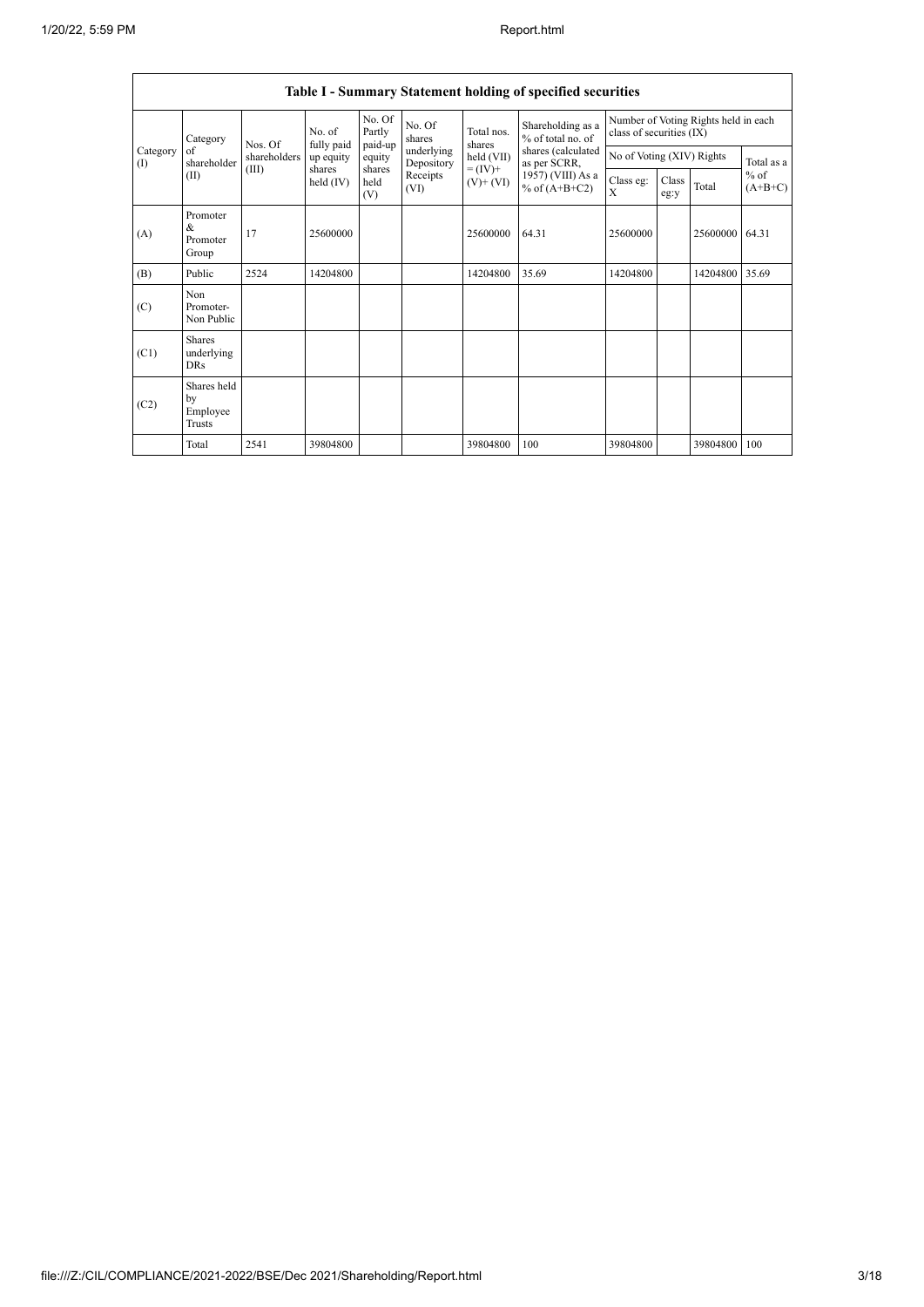|                 | Table I - Summary Statement holding of specified securities |                                                                                                                                                                         |                                                  |                                                                                            |                                                                                           |                                                  |            |                                                                        |                                           |                            |
|-----------------|-------------------------------------------------------------|-------------------------------------------------------------------------------------------------------------------------------------------------------------------------|--------------------------------------------------|--------------------------------------------------------------------------------------------|-------------------------------------------------------------------------------------------|--------------------------------------------------|------------|------------------------------------------------------------------------|-------------------------------------------|----------------------------|
| Category<br>(I) | Category<br>$\alpha$ f<br>shareholder<br>(II)               | No. Of<br>No. of<br><b>Shares</b><br><b>Shares</b><br>Underlying<br>Underlying<br>Outstanding<br>Outstanding<br>convertible<br>Warrants<br>securities<br>$(X_i)$<br>(X) |                                                  | No. Of Shares<br>Underlying<br>Outstanding<br>convertible                                  | Shareholding, as a<br>% assuming full<br>conversion of<br>convertible<br>securities (as a | Number of<br>Locked in shares<br>(XII)           |            | Number of<br>Shares<br>pledged or<br>otherwise<br>encumbered<br>(XIII) |                                           | Number of<br>equity shares |
|                 |                                                             |                                                                                                                                                                         | securities and<br>No. Of<br>Warrants (Xi)<br>(a) | percentage of<br>diluted share<br>capital) $(XI)$ =<br>$(VII)+(X)$ As a %<br>of $(A+B+C2)$ | No. (a)                                                                                   | As a<br>$%$ of<br>total<br>Shares<br>held<br>(b) | No.<br>(a) | As a<br>$%$ of<br>total<br>Shares<br>held<br>(b)                       | held in<br>dematerialized<br>form $(XIV)$ |                            |
| (A)             | Promoter<br>&<br>Promoter<br>Group                          |                                                                                                                                                                         |                                                  |                                                                                            | 64.31                                                                                     | 17425973                                         | 68.07      |                                                                        |                                           | 25600000                   |
| (B)             | Public                                                      |                                                                                                                                                                         |                                                  |                                                                                            | 35.69                                                                                     | 8936538                                          | 62.91      |                                                                        |                                           | 14138698                   |
| (C)             | Non<br>Promoter-<br>Non Public                              |                                                                                                                                                                         |                                                  |                                                                                            |                                                                                           |                                                  |            |                                                                        |                                           |                            |
| (C1)            | Shares<br>underlying<br><b>DRs</b>                          |                                                                                                                                                                         |                                                  |                                                                                            |                                                                                           |                                                  |            |                                                                        |                                           |                            |
| (C2)            | Shares held<br>by<br>Employee<br><b>Trusts</b>              |                                                                                                                                                                         |                                                  |                                                                                            |                                                                                           |                                                  |            |                                                                        |                                           |                            |
|                 | Total                                                       |                                                                                                                                                                         |                                                  |                                                                                            | 100                                                                                       | 26362511                                         | 66.23      |                                                                        |                                           | 39738698                   |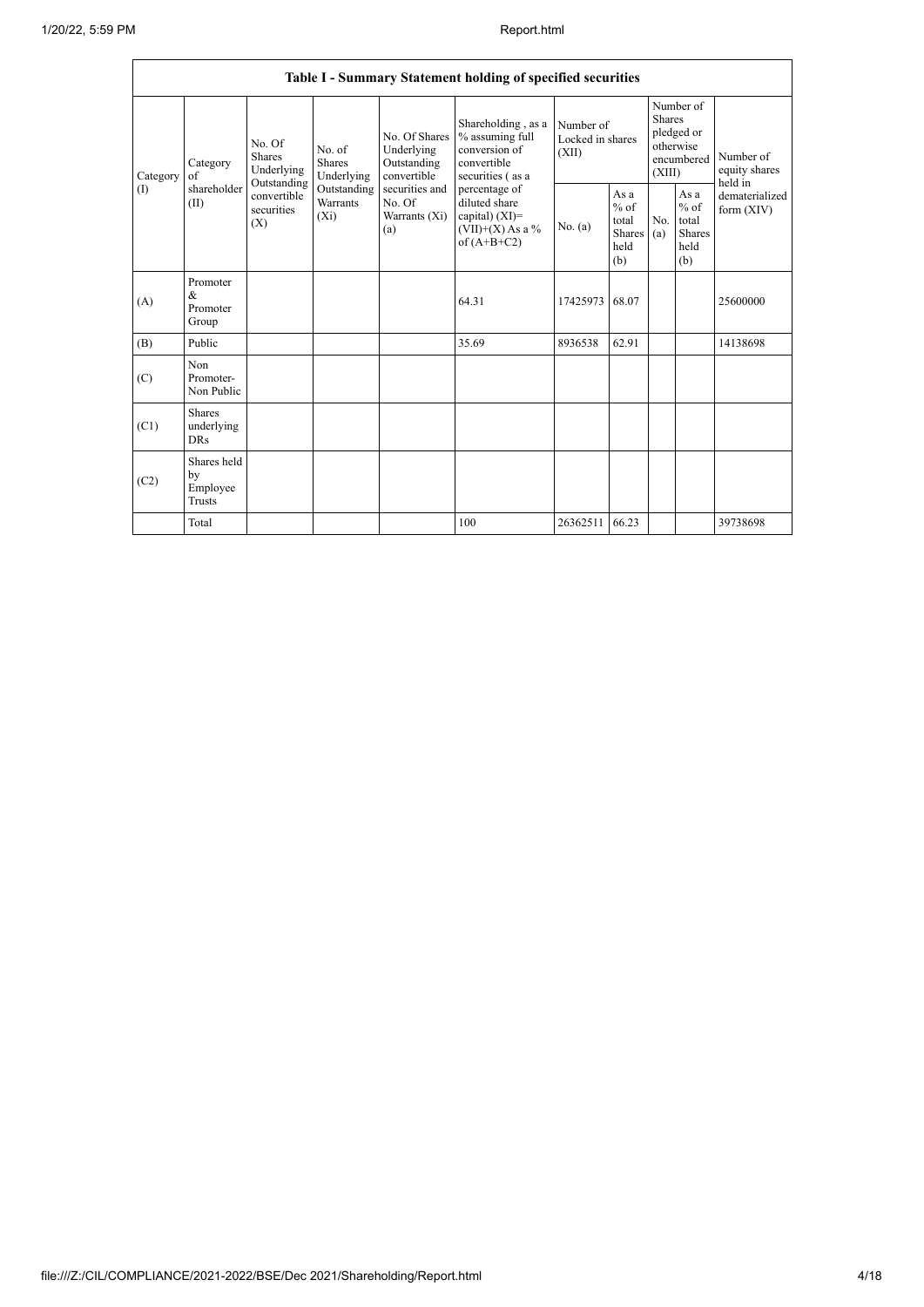|                                                                                                 | Table II - Statement showing shareholding pattern of the Promoter and Promoter Group                                |                                                                              |                                   |                       |                                    |                             |                                           |                           |               |                                      |                           |
|-------------------------------------------------------------------------------------------------|---------------------------------------------------------------------------------------------------------------------|------------------------------------------------------------------------------|-----------------------------------|-----------------------|------------------------------------|-----------------------------|-------------------------------------------|---------------------------|---------------|--------------------------------------|---------------------------|
|                                                                                                 |                                                                                                                     |                                                                              | No. of                            | No.<br>Of<br>Partly   | No. Of                             | Total nos.                  | Shareholding<br>as a % of<br>total no. of | class of securities (IX)  |               | Number of Voting Rights held in each |                           |
| Sr.                                                                                             | Category &<br>Name of the<br>Shareholders (I)                                                                       | Nos. Of<br>shareholders<br>(III)                                             | fully paid<br>up equity<br>shares | paid-<br>up<br>equity | shares<br>underlying<br>Depository | shares<br>held<br>$(VII) =$ | shares<br>(calculated as<br>per SCRR,     | No of Voting (XIV) Rights |               |                                      | Total<br>as a %<br>of     |
|                                                                                                 |                                                                                                                     |                                                                              | held $(IV)$                       | shares<br>held<br>(V) | Receipts<br>(VI)                   | $(IV)^+$<br>$(V)$ + $(VI)$  | 1957) (VIII)<br>As a % of<br>$(A+B+C2)$   | Class eg:<br>X            | Class<br>eg:y | Total                                | Total<br>Voting<br>rights |
| А                                                                                               | Table II - Statement showing shareholding pattern of the Promoter and Promoter Group                                |                                                                              |                                   |                       |                                    |                             |                                           |                           |               |                                      |                           |
| (1)                                                                                             | Indian                                                                                                              |                                                                              |                                   |                       |                                    |                             |                                           |                           |               |                                      |                           |
| (a)                                                                                             | Individuals/Hindu<br>undivided Family                                                                               | 16                                                                           | 25000000                          |                       |                                    | 25000000                    | 62.81                                     | 25000000                  |               | 25000000                             | 62.81                     |
| (d)                                                                                             | Any Other<br>(specify)                                                                                              | $\mathbf{1}$                                                                 | 600000                            |                       |                                    | 600000                      | 1.51                                      | 600000                    |               | 600000                               | 1.51                      |
| Sub-Total<br>(A)(1)                                                                             |                                                                                                                     | 17                                                                           | 25600000                          |                       |                                    | 25600000                    | 64.31                                     | 25600000                  |               | 25600000                             | 64.31                     |
| (2)                                                                                             | Foreign                                                                                                             |                                                                              |                                   |                       |                                    |                             |                                           |                           |               |                                      |                           |
| Total<br>Shareholding<br>of Promoter<br>and<br>Promoter<br>Group $(A)$ =<br>$(A)(1)+(A)$<br>(2) |                                                                                                                     | 17                                                                           | 25600000                          |                       |                                    | 25600000                    | 64.31                                     | 25600000                  |               | 25600000                             | 64.31                     |
| B                                                                                               |                                                                                                                     | Table III - Statement showing shareholding pattern of the Public shareholder |                                   |                       |                                    |                             |                                           |                           |               |                                      |                           |
| (1)                                                                                             | Institutions                                                                                                        |                                                                              |                                   |                       |                                    |                             |                                           |                           |               |                                      |                           |
| (e)                                                                                             | Foreign Portfolio<br>Investors                                                                                      | $\mathbf{1}$                                                                 | 2000000                           |                       |                                    | 2000000                     | 5.02                                      | 2000000                   |               | 2000000                              | 5.02                      |
| Sub-Total<br>(B)(1)                                                                             |                                                                                                                     | 1                                                                            | 2000000                           |                       |                                    | 2000000                     | 5.02                                      | 2000000                   |               | 2000000                              | 5.02                      |
| (2)                                                                                             | Central<br>Government/<br>State<br>Government(s)<br>President of India                                              | 1                                                                            | 4897                              |                       |                                    | 4897                        | 0.01                                      | 4897                      |               | 4897                                 | 0.01                      |
| Sub-Total<br>(B)(2)                                                                             |                                                                                                                     | $\mathbf{1}$                                                                 | 4897                              |                       |                                    | 4897                        | 0.01                                      | 4897                      |               | 4897                                 | 0.01                      |
| (3)                                                                                             | Non-institutions                                                                                                    |                                                                              |                                   |                       |                                    |                             |                                           |                           |               |                                      |                           |
| (a(i))                                                                                          | Individuals -<br>i.Individual<br>shareholders<br>holding nominal<br>share capital up<br>to Rs. 2 lakhs.             | 2337                                                                         | 1230754                           |                       |                                    | 1230754                     | 3.09                                      | 1230754                   |               | 1230754                              | 3.09                      |
| (a(ii))                                                                                         | Individuals - ii.<br>Individual<br>shareholders<br>holding nominal<br>share capital in<br>excess of Rs. 2<br>lakhs. | 31                                                                           | 8056402                           |                       |                                    | 8056402                     | 20.24                                     | 8056402                   |               | 8056402                              | 20.24                     |
| (e)                                                                                             | Any Other<br>(specify)                                                                                              | 154                                                                          | 2912747                           |                       |                                    | 2912747                     | 7.32                                      | 2912747                   |               | 2912747                              | 7.32                      |
| Sub-Total<br>(B)(3)                                                                             |                                                                                                                     | 2522                                                                         | 12199903                          |                       |                                    | 12199903                    | 30.65                                     | 12199903                  |               | 12199903                             | 30.65                     |
| <b>Total Public</b><br>Shareholding<br>$(B)=(B)(1)+$<br>$(B)(2)+(B)$<br>(3)                     |                                                                                                                     | 2524                                                                         | 14204800                          |                       |                                    | 14204800 35.69              |                                           | 14204800                  |               | 14204800                             | 35.69                     |
| $\mathbf C$                                                                                     | Table IV - Statement showing shareholding pattern of the Non Promoter- Non Public shareholder                       |                                                                              |                                   |                       |                                    |                             |                                           |                           |               |                                      |                           |
| Total (<br>$A+B+C2$ )                                                                           |                                                                                                                     | 2541                                                                         | 39804800                          |                       |                                    | 39804800                    | 100                                       | 39804800                  |               | 39804800                             | 100                       |
| Total<br>$(A+B+C)$                                                                              |                                                                                                                     | 2541                                                                         | 39804800                          |                       |                                    | 39804800                    | 100                                       | 39804800                  |               | 39804800                             | 100                       |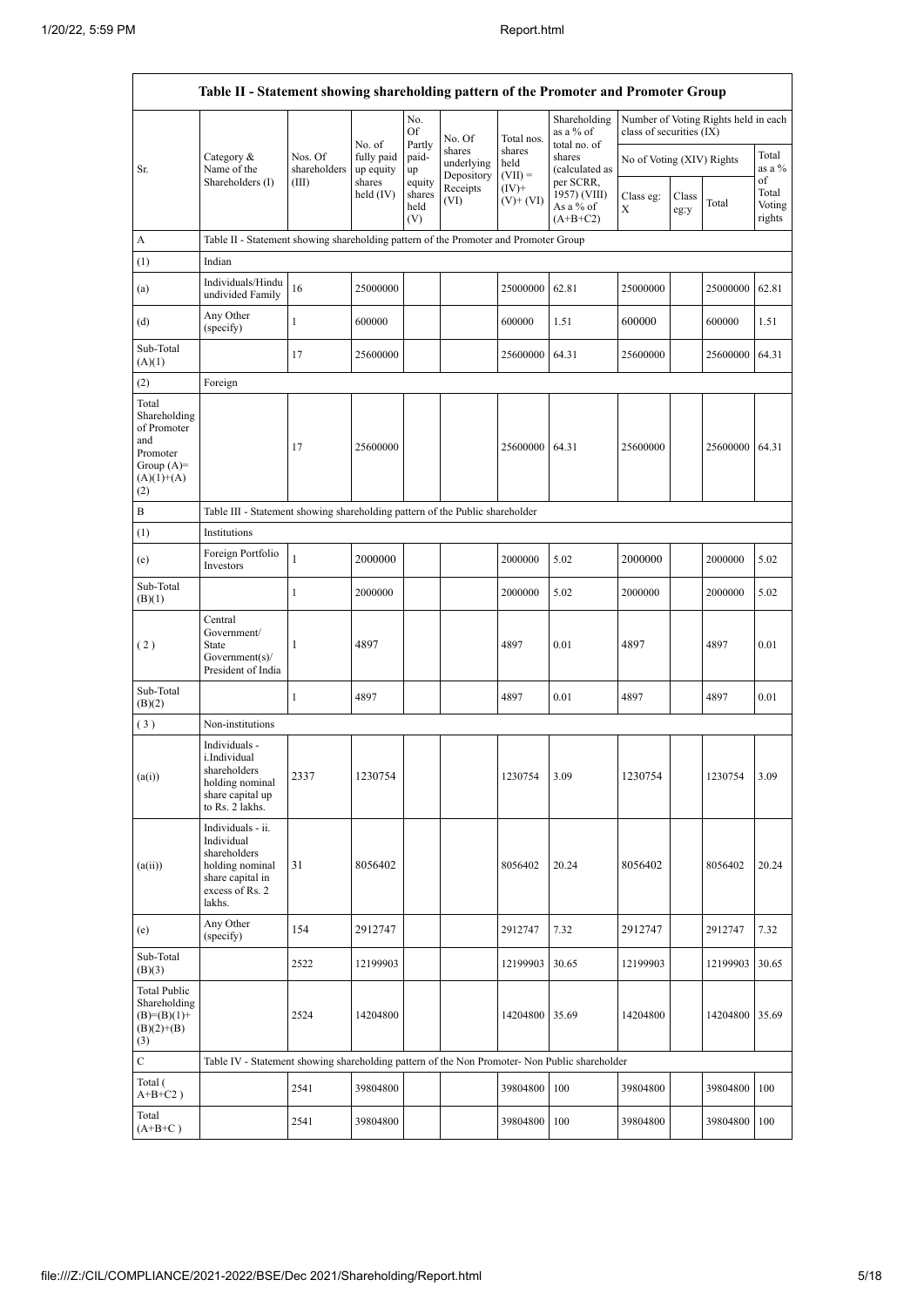|                                                                                         | Table II - Statement showing shareholding pattern of the Promoter and Promoter Group |                                                                                                                                                     |               |                                                                                               |                  |                                                  |            |                                                                        |                                       |
|-----------------------------------------------------------------------------------------|--------------------------------------------------------------------------------------|-----------------------------------------------------------------------------------------------------------------------------------------------------|---------------|-----------------------------------------------------------------------------------------------|------------------|--------------------------------------------------|------------|------------------------------------------------------------------------|---------------------------------------|
| Sr.                                                                                     | No. Of<br>Shares<br>Underlying<br>Outstanding<br>convertible<br>securities<br>(X)    | Underlying<br>No. of<br>Shares<br>Outstanding<br>Underlying<br>convertible<br>Outstanding<br>securities and<br>No. Of<br>Warrants<br>$(X_i)$<br>(a) | No. Of Shares | Shareholding, as a $%$<br>assuming full<br>conversion of<br>convertible securities (          | (XII)            | Number of<br>Locked in shares                    |            | Number of<br>Shares<br>pledged or<br>otherwise<br>encumbered<br>(XIII) | Number of<br>equity shares<br>held in |
|                                                                                         |                                                                                      |                                                                                                                                                     | Warrants (Xi) | as a percentage of<br>diluted share capital)<br>$(XI) = (VII)+(X) As a %$<br>of $(A+B+C2)$    | No. (a)          | As a<br>$%$ of<br>total<br>Shares<br>held<br>(b) | No.<br>(a) | As a<br>$%$ of<br>total<br>Shares<br>held<br>(b)                       | dematerialized<br>form $(XIV)$        |
| A                                                                                       |                                                                                      |                                                                                                                                                     |               | Table II - Statement showing shareholding pattern of the Promoter and Promoter Group          |                  |                                                  |            |                                                                        |                                       |
| (1)                                                                                     | Indian                                                                               |                                                                                                                                                     |               |                                                                                               |                  |                                                  |            |                                                                        |                                       |
| (a)                                                                                     |                                                                                      |                                                                                                                                                     |               | 62.81                                                                                         | 17212500         | 68.85                                            |            |                                                                        | 25000000                              |
| (d)                                                                                     |                                                                                      |                                                                                                                                                     |               | 1.51                                                                                          | 213473           | 35.58                                            |            |                                                                        | 600000                                |
| Sub-Total (A)<br>(1)                                                                    |                                                                                      |                                                                                                                                                     |               | 64.31                                                                                         | 17425973         | 68.07                                            |            |                                                                        | 25600000                              |
| (2)                                                                                     | Foreign                                                                              |                                                                                                                                                     |               |                                                                                               |                  |                                                  |            |                                                                        |                                       |
| Total<br>Shareholding<br>of Promoter<br>and Promoter<br>Group $(A)=$<br>$(A)(1)+(A)(2)$ |                                                                                      |                                                                                                                                                     |               | 64.31                                                                                         | 17425973 68.07   |                                                  |            |                                                                        | 25600000                              |
| B                                                                                       |                                                                                      | Table III - Statement showing shareholding pattern of the Public shareholder                                                                        |               |                                                                                               |                  |                                                  |            |                                                                        |                                       |
| (1)                                                                                     | Institutions                                                                         |                                                                                                                                                     |               |                                                                                               |                  |                                                  |            |                                                                        |                                       |
| (e)                                                                                     |                                                                                      |                                                                                                                                                     |               | 5.02                                                                                          | 2000000          | 100                                              |            |                                                                        | 2000000                               |
| Sub-Total (B)<br>(1)                                                                    |                                                                                      |                                                                                                                                                     |               | 5.02                                                                                          | 2000000          | 100                                              |            |                                                                        | 2000000                               |
| (2)                                                                                     |                                                                                      |                                                                                                                                                     |               | 0.01                                                                                          | $\boldsymbol{0}$ | $\mathbf{0}$                                     |            |                                                                        | 4897                                  |
| Sub-Total (B)<br>(2)                                                                    |                                                                                      |                                                                                                                                                     |               | 0.01                                                                                          | $\mathbf{0}$     | $\mathbf{0}$                                     |            |                                                                        | 4897                                  |
| (3)                                                                                     | Non-institutions                                                                     |                                                                                                                                                     |               |                                                                                               |                  |                                                  |            |                                                                        |                                       |
| (a(i))                                                                                  |                                                                                      |                                                                                                                                                     |               | 3.09                                                                                          | $\boldsymbol{0}$ | $\boldsymbol{0}$                                 |            |                                                                        | 1166652                               |
| (a(ii))                                                                                 |                                                                                      |                                                                                                                                                     |               | 20.24                                                                                         | 6936538          | 86.1                                             |            |                                                                        | 8056402                               |
| (e)                                                                                     |                                                                                      |                                                                                                                                                     |               | 7.32                                                                                          | $\boldsymbol{0}$ | $\boldsymbol{0}$                                 |            |                                                                        | 2910747                               |
| Sub-Total (B)<br>(3)                                                                    |                                                                                      |                                                                                                                                                     |               | 30.65                                                                                         | 6936538          | 56.86                                            |            |                                                                        | 12133801                              |
| <b>Total Public</b><br>Shareholding<br>$(B)=(B)(1)+$<br>$(B)(2)+(B)(3)$                 |                                                                                      |                                                                                                                                                     |               | 35.69                                                                                         | 8936538          | 62.91                                            |            |                                                                        | 14138698                              |
| $\mathbf C$                                                                             |                                                                                      |                                                                                                                                                     |               | Table IV - Statement showing shareholding pattern of the Non Promoter- Non Public shareholder |                  |                                                  |            |                                                                        |                                       |
| Total (<br>$A+B+C2$ )                                                                   |                                                                                      |                                                                                                                                                     |               | 100                                                                                           | 26362511         | 66.23                                            |            |                                                                        | 39738698                              |
| Total<br>$(A+B+C)$                                                                      |                                                                                      |                                                                                                                                                     |               | 100                                                                                           | 26362511         | 66.23                                            |            |                                                                        | 39738698                              |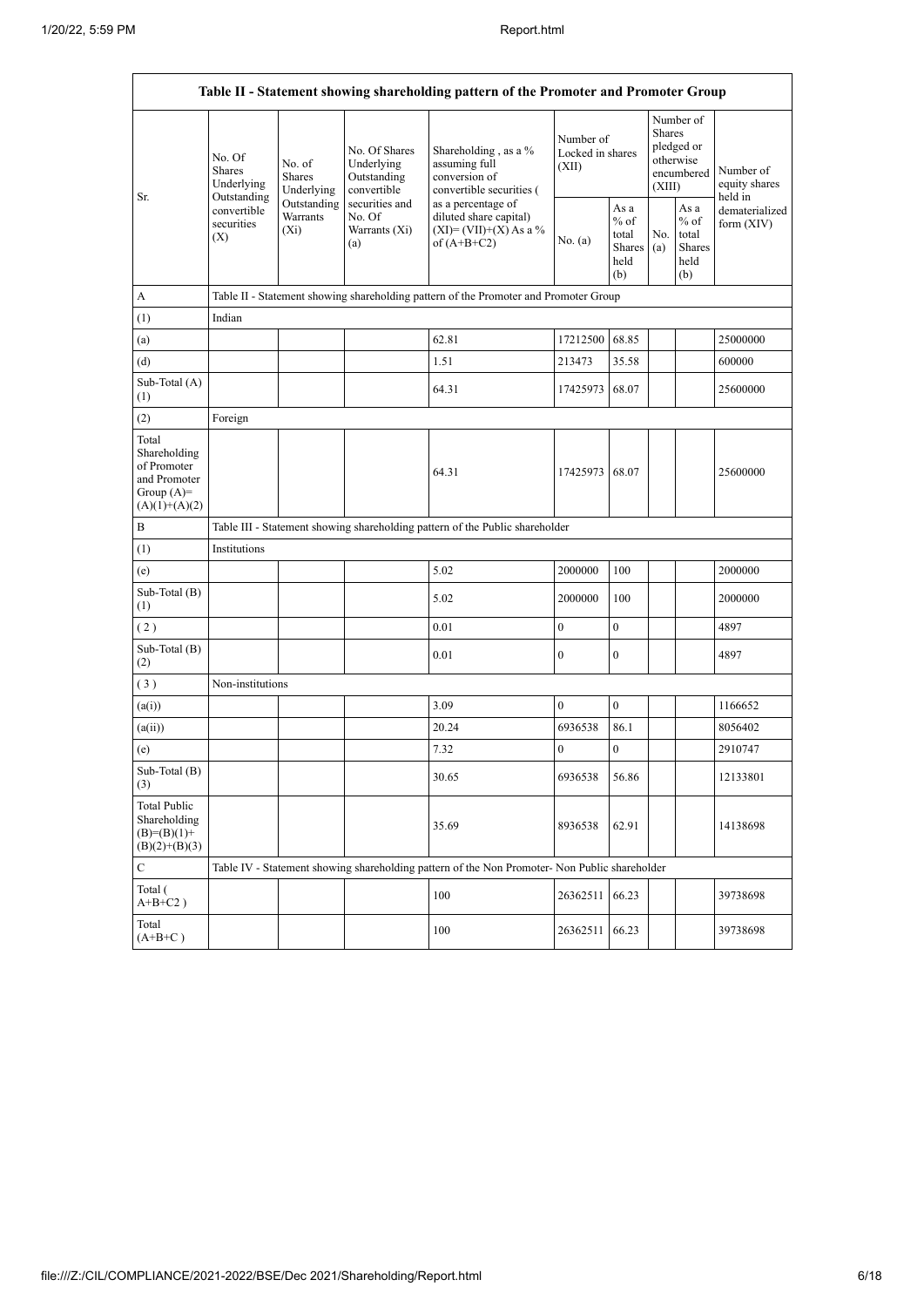| Individuals/Hindu undivided Family                                                                                                                                                         |                      |                 |                |                        |                         |                         |             |  |  |
|--------------------------------------------------------------------------------------------------------------------------------------------------------------------------------------------|----------------------|-----------------|----------------|------------------------|-------------------------|-------------------------|-------------|--|--|
| Searial No.                                                                                                                                                                                | 1                    | $\overline{c}$  | 3              | 4                      | 5                       | 6                       | 7           |  |  |
| Name of the<br>Shareholders (I)                                                                                                                                                            | Arun Kumar<br>Poddar | Kamal<br>Poddar | Vinita Patodia | Sunil Kumar<br>Patodia | Suyash Sunil<br>Patodia | Hemlata Kamal<br>Poddar | Sonu Poddar |  |  |
| PAN(II)                                                                                                                                                                                    | ANHPP9477G           | AJNPP5353K      | ADTPP7048M     | AAXPP0203B             | CNXPP1439A              | AMJPP9451H              | AGIPC0029R  |  |  |
| No. of fully paid<br>up equity shares<br>held (IV)                                                                                                                                         | 4050000              | 4000000         | 3612500        | 2588500                | 2300000                 | 2000000                 | 2000000     |  |  |
| No. Of Partly paid-<br>up equity shares<br>held (V)                                                                                                                                        |                      |                 |                |                        |                         |                         |             |  |  |
| No. Of shares<br>underlying<br>Depository<br>Receipts (VI)                                                                                                                                 |                      |                 |                |                        |                         |                         |             |  |  |
| Total nos. shares<br>held $(VII) = (IV) +$<br>$(V)$ + $(VI)$                                                                                                                               | 4050000              | 4000000         | 3612500        | 2588500                | 2300000                 | 2000000                 | 2000000     |  |  |
| Shareholding as a<br>% of total no. of<br>shares (calculated<br>as per SCRR,<br>1957) (VIII) As a<br>% of $(A+B+C2)$                                                                       | 10.17                | 10.05           | 9.08           | 6.5                    | 5.78                    | 5.02                    | 5.02        |  |  |
| Number of Voting Rights held in each class of securities (IX)                                                                                                                              |                      |                 |                |                        |                         |                         |             |  |  |
| Class eg:X                                                                                                                                                                                 | 4050000              | 4000000         | 3612500        | 2588500                | 2300000                 | 2000000                 | 2000000     |  |  |
| Class eg:y                                                                                                                                                                                 |                      |                 |                |                        |                         |                         |             |  |  |
| Total                                                                                                                                                                                      | 4050000              | 4000000         | 3612500        | 2588500                | 2300000                 | 2000000                 | 2000000     |  |  |
| Total as a % of<br>Total Voting rights                                                                                                                                                     | 10.17                | 10.05           | 9.08           | 6.5                    | 5.78                    | 5.02                    | 5.02        |  |  |
| No. Of Shares<br>Underlying<br>Outstanding<br>convertible<br>securities $(X)$                                                                                                              |                      |                 |                |                        |                         |                         |             |  |  |
| No. of Shares<br>Underlying<br>Outstanding<br>Warrants (Xi)                                                                                                                                |                      |                 |                |                        |                         |                         |             |  |  |
| No. Of Shares<br>Underlying<br>Outstanding<br>convertible<br>securities and No.<br>Of Warrants (Xi)<br>(a)                                                                                 |                      |                 |                |                        |                         |                         |             |  |  |
| Shareholding, as a<br>% assuming full<br>conversion of<br>convertible<br>securities (as a<br>percentage of<br>diluted share<br>capital) $(XI)=$<br>$(VII)+(Xi)(a) As a$<br>% of $(A+B+C2)$ | 10.17                | 10.05           | 9.08           | 6.5                    | 5.78                    | 5.02                    | 5.02        |  |  |
| Number of Locked in shares (XII)                                                                                                                                                           |                      |                 |                |                        |                         |                         |             |  |  |
| No. (a)                                                                                                                                                                                    | 4050000              | 4000000         | 3612500        | 1350000                | 2300000                 | 1150000                 | 750000      |  |  |
| As a % of total<br>Shares held (b)                                                                                                                                                         | 100                  | 100             | 100            | 52.15                  | 100                     | 57.5                    | 37.5        |  |  |
| Number of Shares pledged or otherwise encumbered (XIII)                                                                                                                                    |                      |                 |                |                        |                         |                         |             |  |  |
| No. (a)                                                                                                                                                                                    |                      |                 |                |                        |                         |                         |             |  |  |
| As a % of total<br>Shares held (b)                                                                                                                                                         |                      |                 |                |                        |                         |                         |             |  |  |
| Number of equity<br>shares held in<br>dematerialized<br>form $(XIV)$                                                                                                                       | 4050000              | 4000000         | 3612500        | 2588500                | 2300000                 | 2000000                 | 2000000     |  |  |
| Reason for not providing PAN                                                                                                                                                               |                      |                 |                |                        |                         |                         |             |  |  |
| Reason for not<br>providing PAN                                                                                                                                                            |                      |                 |                |                        |                         |                         |             |  |  |
| Shareholder type                                                                                                                                                                           | Promoter             | Promoter        | Promoter       | Promoter               | Promoter                | Promoter                | Promoter    |  |  |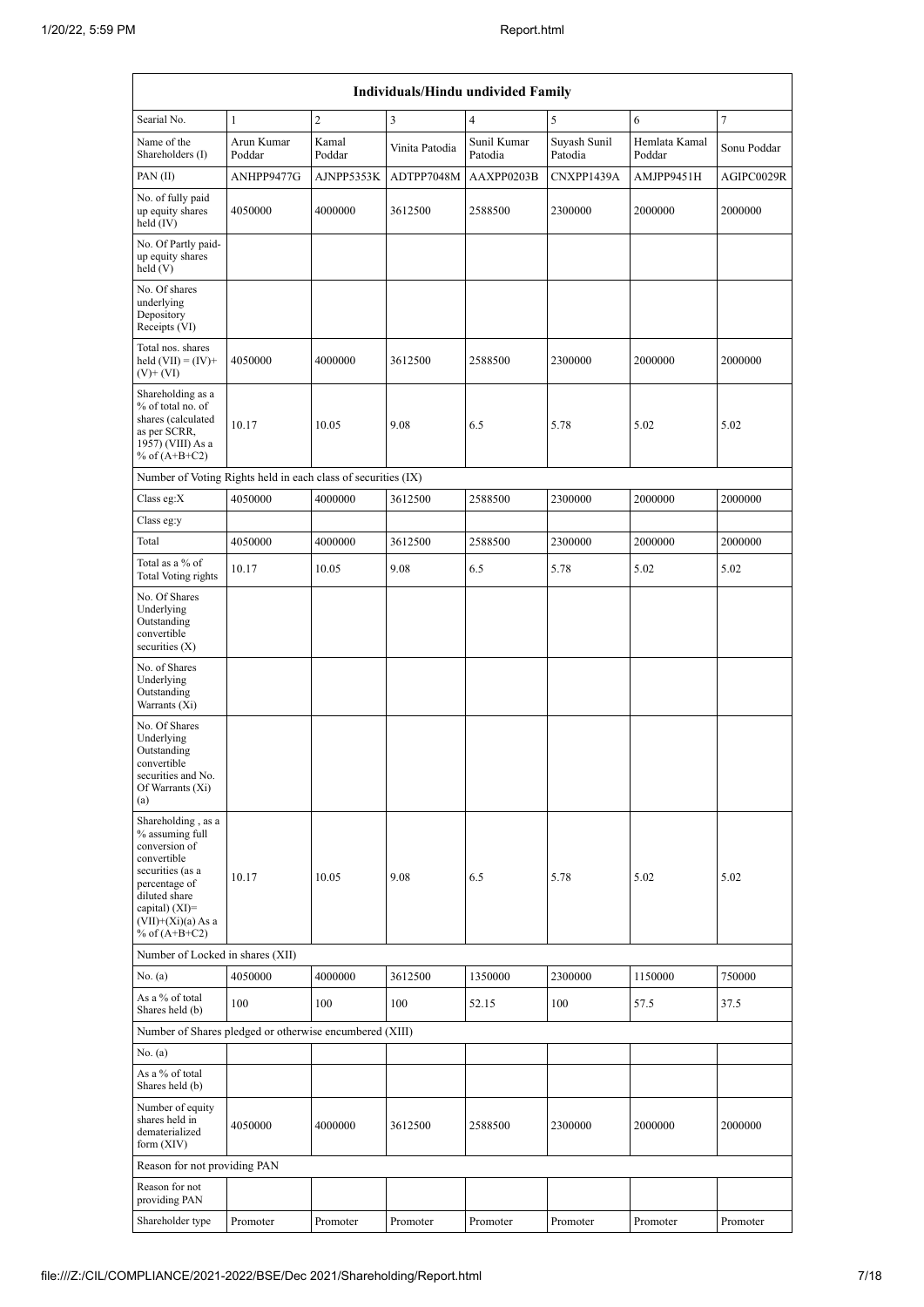|                                                                                                                                                                                            | Individuals/Hindu undivided Family |                  |                        |                        |                              |                               |                          |  |  |
|--------------------------------------------------------------------------------------------------------------------------------------------------------------------------------------------|------------------------------------|------------------|------------------------|------------------------|------------------------------|-------------------------------|--------------------------|--|--|
| Searial No.                                                                                                                                                                                | 8                                  | 9                | 10                     | 11                     | 12                           | 13                            | 14                       |  |  |
| Name of the<br>Shareholders (I)                                                                                                                                                            | Archana Anil<br>Patodia            | Anil C Patodia   | Aastha Anil<br>Patodia | Aayush Anil<br>Patodia | Anil Chothmal<br>Patodia HUF | Sunil Chothmal<br>Patodia HUF | Arun Kumar<br>Poddar HUF |  |  |
| PAN(II)                                                                                                                                                                                    | AGZPP2397L                         | AFMPP7771G       | CYRPP9441H             | CNXPP1381D             | AAAHA4542B                   | AAAHS9276C                    | AAMHA1752K               |  |  |
| No. of fully paid<br>up equity shares<br>held (IV)                                                                                                                                         | 1575000                            | 1100000          | 300000                 | 300000                 | 300000                       | 300000                        | 225000                   |  |  |
| No. Of Partly paid-<br>up equity shares<br>held (V)                                                                                                                                        |                                    |                  |                        |                        |                              |                               |                          |  |  |
| No. Of shares<br>underlying<br>Depository<br>Receipts (VI)                                                                                                                                 |                                    |                  |                        |                        |                              |                               |                          |  |  |
| Total nos. shares<br>held $(VII) = (IV) +$<br>$(V)$ + $(VI)$                                                                                                                               | 1575000                            | 1100000          | 300000                 | 300000                 | 300000                       | 300000                        | 225000                   |  |  |
| Shareholding as a<br>% of total no. of<br>shares (calculated<br>as per SCRR,<br>1957) (VIII) As a<br>% of $(A+B+C2)$                                                                       | 3.96                               | 2.76             | 0.75                   | 0.75                   | 0.75                         | 0.75                          | 0.57                     |  |  |
| Number of Voting Rights held in each class of securities (IX)                                                                                                                              |                                    |                  |                        |                        |                              |                               |                          |  |  |
| Class eg:X                                                                                                                                                                                 | 1575000                            | 1100000          | 300000                 | 300000                 | 300000                       | 300000                        | 225000                   |  |  |
| Class eg:y                                                                                                                                                                                 |                                    |                  |                        |                        |                              |                               |                          |  |  |
| Total                                                                                                                                                                                      | 1575000                            | 1100000          | 300000                 | 300000                 | 300000                       | 300000                        | 225000                   |  |  |
| Total as a % of<br>Total Voting rights                                                                                                                                                     | 3.96                               | 2.76             | 0.75                   | 0.75                   | 0.75                         | 0.75                          | 0.57                     |  |  |
| No. Of Shares<br>Underlying<br>Outstanding<br>convertible<br>securities $(X)$                                                                                                              |                                    |                  |                        |                        |                              |                               |                          |  |  |
| No. of Shares<br>Underlying<br>Outstanding<br>Warrants (Xi)                                                                                                                                |                                    |                  |                        |                        |                              |                               |                          |  |  |
| No. Of Shares<br>Underlying<br>Outstanding<br>convertible<br>securities and No.<br>Of Warrants (Xi)<br>(a)                                                                                 |                                    |                  |                        |                        |                              |                               |                          |  |  |
| Shareholding, as a<br>% assuming full<br>conversion of<br>convertible<br>securities (as a<br>percentage of<br>diluted share<br>capital) $(XI)=$<br>$(VII)+(Xi)(a) As a$<br>% of $(A+B+C2)$ | 3.96                               | 2.76             | 0.75                   | 0.75                   | 0.75                         | 0.75                          | 0.57                     |  |  |
| Number of Locked in shares (XII)                                                                                                                                                           |                                    |                  |                        |                        |                              |                               |                          |  |  |
| No. (a)                                                                                                                                                                                    | $\boldsymbol{0}$                   | $\boldsymbol{0}$ | $\boldsymbol{0}$       | $\boldsymbol{0}$       | $\boldsymbol{0}$             | $\boldsymbol{0}$              | $\boldsymbol{0}$         |  |  |
| As a % of total<br>Shares held (b)                                                                                                                                                         | $\mathbf{0}$                       | $\overline{0}$   | $\mathbf{0}$           | $\overline{0}$         | $\mathbf{0}$                 | $\boldsymbol{0}$              | $\mathbf{0}$             |  |  |
| Number of Shares pledged or otherwise encumbered (XIII)                                                                                                                                    |                                    |                  |                        |                        |                              |                               |                          |  |  |
| No. (a)<br>As a % of total                                                                                                                                                                 |                                    |                  |                        |                        |                              |                               |                          |  |  |
| Shares held (b)                                                                                                                                                                            |                                    |                  |                        |                        |                              |                               |                          |  |  |
| Number of equity<br>shares held in<br>dematerialized<br>form $(XIV)$                                                                                                                       | 1575000                            | 1100000          | 300000                 | 300000                 | 300000                       | 300000                        | 225000                   |  |  |
| Reason for not providing PAN                                                                                                                                                               |                                    |                  |                        |                        |                              |                               |                          |  |  |
| Reason for not<br>providing PAN                                                                                                                                                            |                                    |                  |                        |                        |                              |                               |                          |  |  |
| Shareholder type                                                                                                                                                                           | Promoter                           | Promoter         | Promoter               | Promoter               | Promoter                     | Promoter                      | Promoter                 |  |  |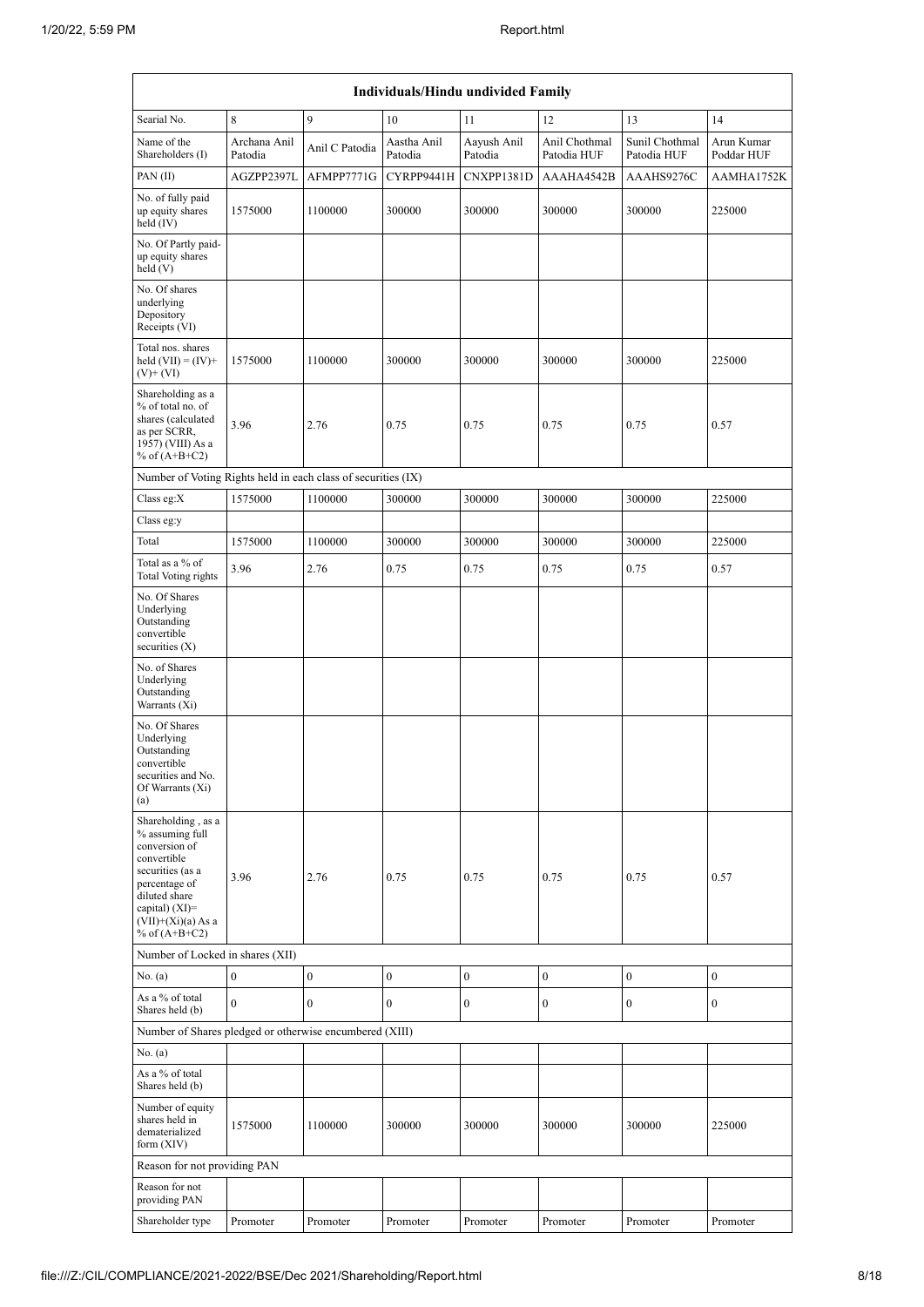| Individuals/Hindu undivided Family                                                                                                                                                          |                                                               |                  |                       |  |  |  |  |  |
|---------------------------------------------------------------------------------------------------------------------------------------------------------------------------------------------|---------------------------------------------------------------|------------------|-----------------------|--|--|--|--|--|
| Searial No.                                                                                                                                                                                 | 15                                                            | 16               |                       |  |  |  |  |  |
| Name of the<br>Shareholders (I)                                                                                                                                                             | Kamal Poddar HUF                                              | Shreya Patodia   | Click here to go back |  |  |  |  |  |
| PAN(II)                                                                                                                                                                                     | AAHHK1927M                                                    | BSHPP9169F       | Total                 |  |  |  |  |  |
| No. of fully paid<br>up equity shares<br>held $(IV)$                                                                                                                                        | 225000                                                        | 124000           | 25000000              |  |  |  |  |  |
| No. Of Partly paid-<br>up equity shares<br>held(V)                                                                                                                                          |                                                               |                  |                       |  |  |  |  |  |
| No. Of shares<br>underlying<br>Depository<br>Receipts (VI)                                                                                                                                  |                                                               |                  |                       |  |  |  |  |  |
| Total nos. shares<br>held $(VII) = (IV) +$<br>$(V)$ + $(VI)$                                                                                                                                | 225000                                                        | 124000           | 25000000              |  |  |  |  |  |
| Shareholding as a<br>% of total no. of<br>shares (calculated<br>as per SCRR,<br>1957) (VIII) As a<br>% of $(A+B+C2)$                                                                        | 0.57                                                          | 0.31             | 62.81                 |  |  |  |  |  |
|                                                                                                                                                                                             | Number of Voting Rights held in each class of securities (IX) |                  |                       |  |  |  |  |  |
| Class eg: $X$                                                                                                                                                                               | 225000                                                        | 124000           | 25000000              |  |  |  |  |  |
| Class eg:y                                                                                                                                                                                  |                                                               |                  |                       |  |  |  |  |  |
| Total                                                                                                                                                                                       | 225000                                                        | 124000           | 25000000              |  |  |  |  |  |
| Total as a % of<br>Total Voting rights                                                                                                                                                      | 0.57                                                          | 0.31             | 62.81                 |  |  |  |  |  |
| No. Of Shares<br>Underlying<br>Outstanding<br>convertible<br>securities (X)                                                                                                                 |                                                               |                  |                       |  |  |  |  |  |
| No. of Shares<br>Underlying<br>Outstanding<br>Warrants $(X_i)$                                                                                                                              |                                                               |                  |                       |  |  |  |  |  |
| No. Of Shares<br>Underlying<br>Outstanding<br>convertible<br>securities and No.<br>Of Warrants (Xi)<br>(a)                                                                                  |                                                               |                  |                       |  |  |  |  |  |
| Shareholding, as a<br>% assuming full<br>conversion of<br>convertible<br>securities (as a<br>percentage of<br>diluted share<br>capital) $(XI)$ =<br>$(VII)+(Xi)(a) As a$<br>% of $(A+B+C2)$ | 0.57                                                          | 0.31             | 62.81                 |  |  |  |  |  |
| Number of Locked in shares (XII)                                                                                                                                                            |                                                               |                  |                       |  |  |  |  |  |
| No. (a)                                                                                                                                                                                     | $\boldsymbol{0}$                                              | $\mathbf{0}$     | 17212500              |  |  |  |  |  |
| As a % of total<br>Shares held (b)                                                                                                                                                          | $\mathbf{0}$                                                  | $\boldsymbol{0}$ | 68.85                 |  |  |  |  |  |
|                                                                                                                                                                                             | Number of Shares pledged or otherwise encumbered (XIII)       |                  |                       |  |  |  |  |  |
| No. (a)                                                                                                                                                                                     |                                                               |                  |                       |  |  |  |  |  |
| As a % of total<br>Shares held (b)                                                                                                                                                          |                                                               |                  |                       |  |  |  |  |  |
| Number of equity<br>shares held in<br>dematerialized<br>form $(XIV)$                                                                                                                        | 225000                                                        | 124000           | 25000000              |  |  |  |  |  |
| Reason for not providing PAN                                                                                                                                                                |                                                               |                  |                       |  |  |  |  |  |
| Reason for not<br>providing PAN                                                                                                                                                             |                                                               |                  |                       |  |  |  |  |  |
| Shareholder type                                                                                                                                                                            | Promoter                                                      | Promoter         |                       |  |  |  |  |  |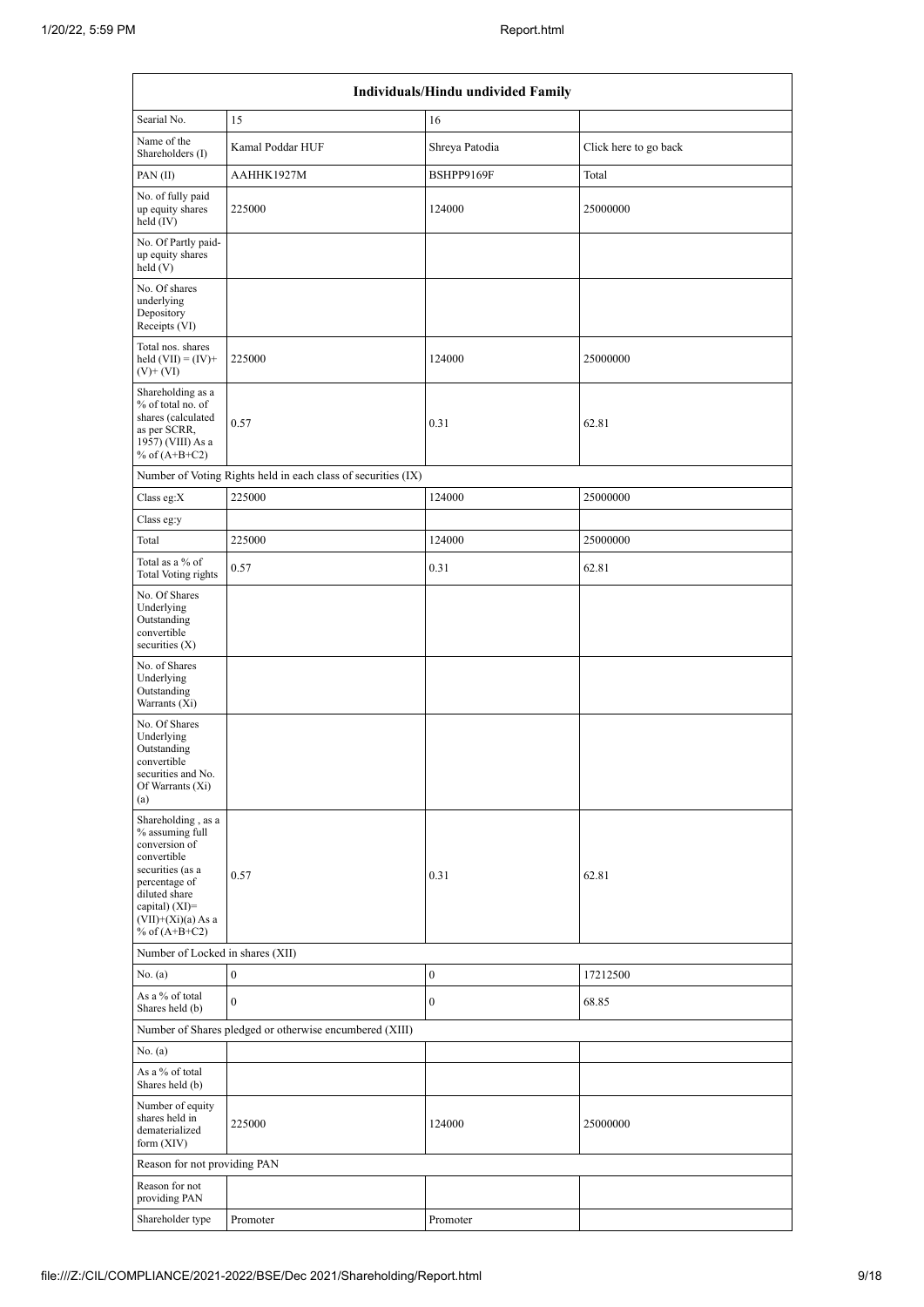|                                                                                                                                                                                        | Any Other (specify)                                           |                       |
|----------------------------------------------------------------------------------------------------------------------------------------------------------------------------------------|---------------------------------------------------------------|-----------------------|
| Searial No.                                                                                                                                                                            | $\mathbf{1}$                                                  |                       |
| Category                                                                                                                                                                               | <b>Bodies Corporate</b>                                       | Click here to go back |
| Name of the<br>Shareholders (I)                                                                                                                                                        | Shree Shakambhari Exims Private Limited                       |                       |
| PAN(II)                                                                                                                                                                                | AAACU9556A                                                    | Total                 |
| No. of the<br>Shareholders (I)                                                                                                                                                         | $\mathbf{1}$                                                  | 1                     |
| No. of fully paid<br>up equity shares<br>held $(IV)$                                                                                                                                   | 600000                                                        | 600000                |
| No. Of Partly paid-<br>up equity shares<br>held(V)                                                                                                                                     |                                                               |                       |
| No. Of shares<br>underlying<br>Depository<br>Receipts (VI)                                                                                                                             |                                                               |                       |
| Total nos. shares<br>held $(VII) = (IV) +$<br>$(V)$ + $(VI)$                                                                                                                           | 600000                                                        | 600000                |
| Shareholding as a<br>% of total no. of<br>shares (calculated<br>as per SCRR,<br>1957) (VIII) As a<br>% of $(A+B+C2)$                                                                   | 1.51                                                          | 1.51                  |
|                                                                                                                                                                                        | Number of Voting Rights held in each class of securities (IX) |                       |
| Class eg: X                                                                                                                                                                            | 600000                                                        | 600000                |
| Class eg:y                                                                                                                                                                             |                                                               |                       |
| Total                                                                                                                                                                                  | 600000                                                        | 600000                |
| Total as a % of<br><b>Total Voting rights</b>                                                                                                                                          | 1.51                                                          | 1.51                  |
| No. Of Shares<br>Underlying<br>Outstanding<br>convertible<br>securities $(X)$                                                                                                          |                                                               |                       |
| No. of Shares<br>Underlying<br>Outstanding<br>Warrants (Xi)                                                                                                                            |                                                               |                       |
| No. Of Shares<br>Underlying<br>Outstanding<br>convertible<br>securities and No.<br>Of Warrants (Xi)<br>(a)                                                                             |                                                               |                       |
| Shareholding, as a<br>% assuming full<br>conversion of<br>convertible<br>securities (as a<br>percentage of<br>diluted share<br>capital) $(XI)=$<br>$(VII)+(X)$ As a %<br>of $(A+B+C2)$ | 1.51                                                          | 1.51                  |
| Number of Locked in shares (XII)                                                                                                                                                       |                                                               |                       |
| No. (a)                                                                                                                                                                                | 213473                                                        | 213473                |
| As a % of total<br>Shares held (b)                                                                                                                                                     | 35.58                                                         | 35.58                 |
|                                                                                                                                                                                        | Number of Shares pledged or otherwise encumbered (XIII)       |                       |
| No. (a)                                                                                                                                                                                |                                                               |                       |
| As a % of total<br>Shares held (b)                                                                                                                                                     |                                                               |                       |
| Number of equity<br>shares held in<br>dematerialized<br>form $(XIV)$                                                                                                                   | 600000                                                        | 600000                |
| Reason for not providing PAN                                                                                                                                                           |                                                               |                       |
| Reason for not                                                                                                                                                                         |                                                               |                       |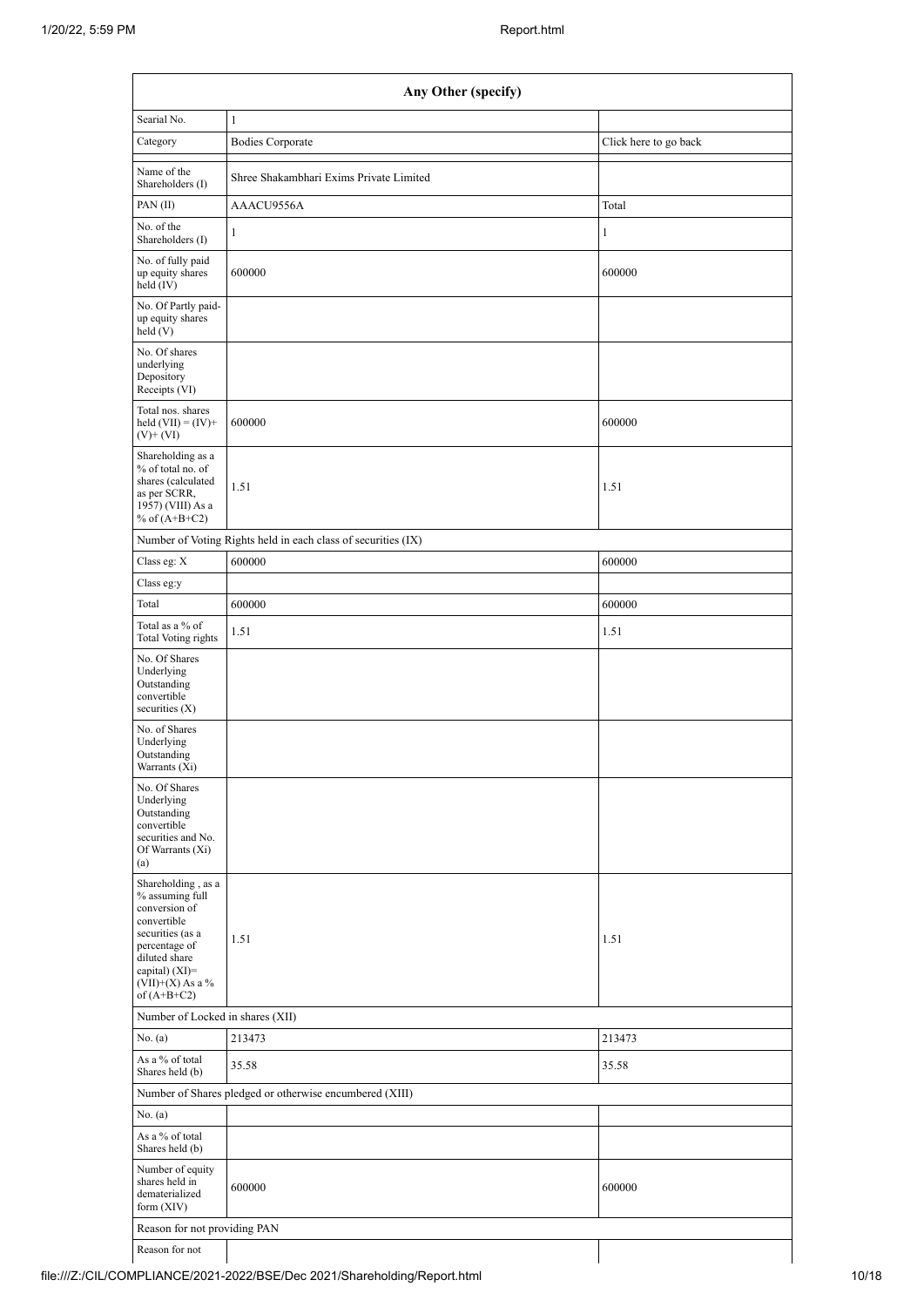| providing PAN                |          |  |
|------------------------------|----------|--|
| Shareholder type<br>$\sim$ 1 | Promoter |  |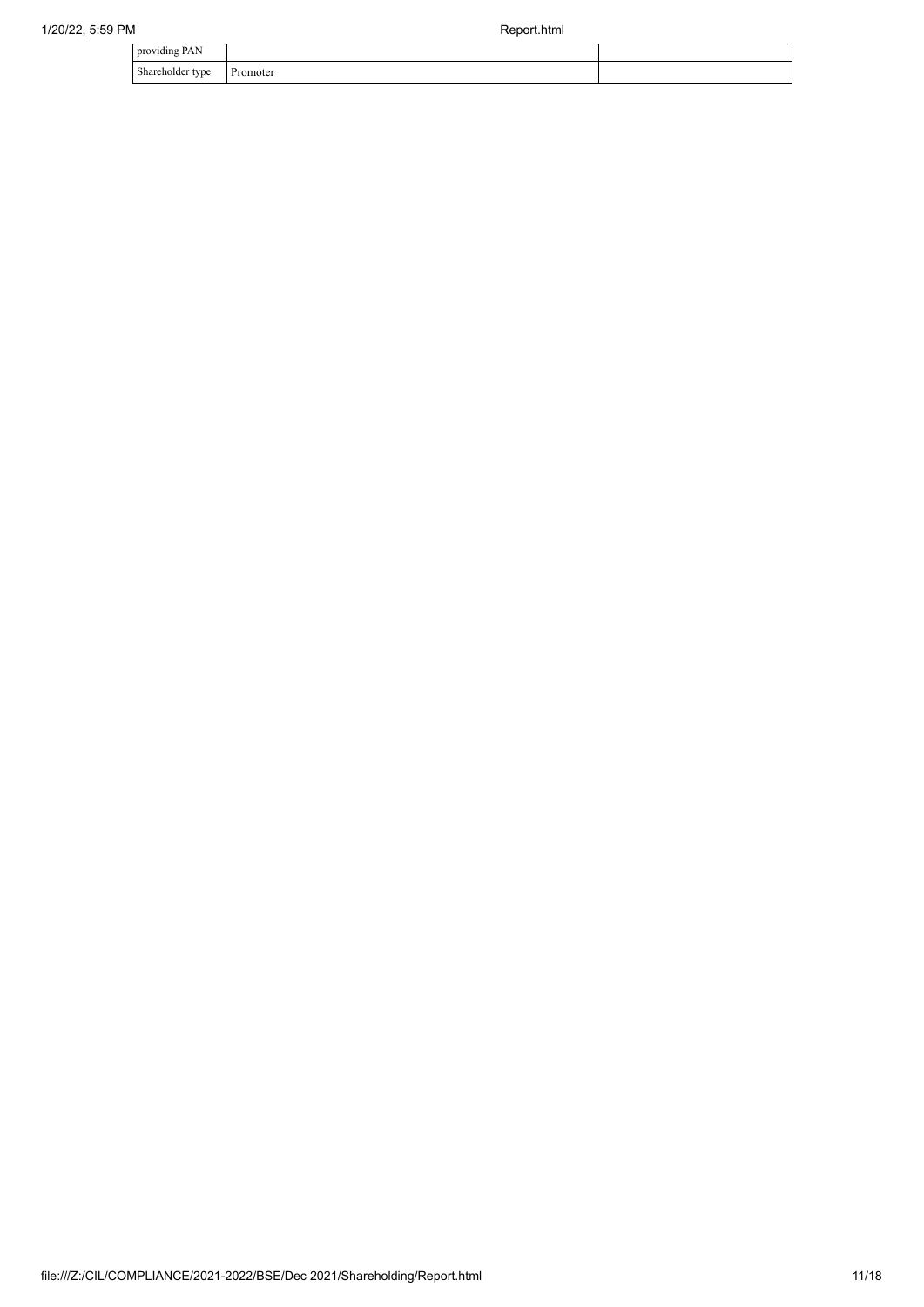| <b>Foreign Portfolio Investors</b>                                                                                                                                                      |                                                               |                       |  |  |  |  |  |  |
|-----------------------------------------------------------------------------------------------------------------------------------------------------------------------------------------|---------------------------------------------------------------|-----------------------|--|--|--|--|--|--|
| Searial No.                                                                                                                                                                             | $\mathbf{1}$                                                  |                       |  |  |  |  |  |  |
| Name of the<br>Shareholders (I)                                                                                                                                                         | Genesis Grand General Trdaing L.L.C                           | Click here to go back |  |  |  |  |  |  |
| PAN(II)                                                                                                                                                                                 | AAHCG8252G                                                    | Total                 |  |  |  |  |  |  |
| No. of fully paid<br>up equity shares<br>held $(IV)$                                                                                                                                    | 2000000                                                       | 2000000               |  |  |  |  |  |  |
| No. Of Partly paid-<br>up equity shares<br>held(V)                                                                                                                                      |                                                               |                       |  |  |  |  |  |  |
| No. Of shares<br>underlying<br>Depository<br>Receipts (VI)                                                                                                                              |                                                               |                       |  |  |  |  |  |  |
| Total nos. shares<br>held $(VII) = (IV) +$<br>$(V)$ + $(VI)$                                                                                                                            | 2000000                                                       | 2000000               |  |  |  |  |  |  |
| Shareholding as a<br>% of total no. of<br>shares (calculated<br>as per SCRR,<br>1957) (VIII) As a<br>% of $(A+B+C2)$                                                                    | 5.02                                                          | 5.02                  |  |  |  |  |  |  |
|                                                                                                                                                                                         | Number of Voting Rights held in each class of securities (IX) |                       |  |  |  |  |  |  |
| Class eg: X                                                                                                                                                                             | 2000000                                                       | 2000000               |  |  |  |  |  |  |
| Class eg:y                                                                                                                                                                              |                                                               |                       |  |  |  |  |  |  |
| Total                                                                                                                                                                                   | 2000000                                                       | 2000000               |  |  |  |  |  |  |
| Total as a % of<br>Total Voting rights                                                                                                                                                  | 5.02                                                          | 5.02                  |  |  |  |  |  |  |
| No. Of Shares<br>Underlying<br>Outstanding<br>convertible<br>securities $(X)$                                                                                                           |                                                               |                       |  |  |  |  |  |  |
| No. of Shares<br>Underlying<br>Outstanding<br>Warrants $(X_i)$                                                                                                                          |                                                               |                       |  |  |  |  |  |  |
| No. Of Shares<br>Underlying<br>Outstanding<br>convertible<br>securities and No.<br>Of Warrants (Xi)<br>(a)                                                                              |                                                               |                       |  |  |  |  |  |  |
| Shareholding, as a<br>% assuming full<br>conversion of<br>convertible<br>securities (as a<br>percentage of<br>diluted share<br>capital) $(XI)$ =<br>$(VII)+(X)$ As a %<br>of $(A+B+C2)$ | 5.02                                                          | 5.02                  |  |  |  |  |  |  |
| Number of Locked in shares (XII)                                                                                                                                                        |                                                               |                       |  |  |  |  |  |  |
| No. (a)                                                                                                                                                                                 | 2000000                                                       | 2000000               |  |  |  |  |  |  |
| As a % of total<br>Shares held (b)                                                                                                                                                      | 100                                                           | 100                   |  |  |  |  |  |  |
| Number of equity<br>shares held in<br>dematerialized<br>form $(XIV)$                                                                                                                    | 200000                                                        | 200000                |  |  |  |  |  |  |
| Reason for not providing PAN                                                                                                                                                            |                                                               |                       |  |  |  |  |  |  |
| Reason for not<br>providing PAN                                                                                                                                                         |                                                               |                       |  |  |  |  |  |  |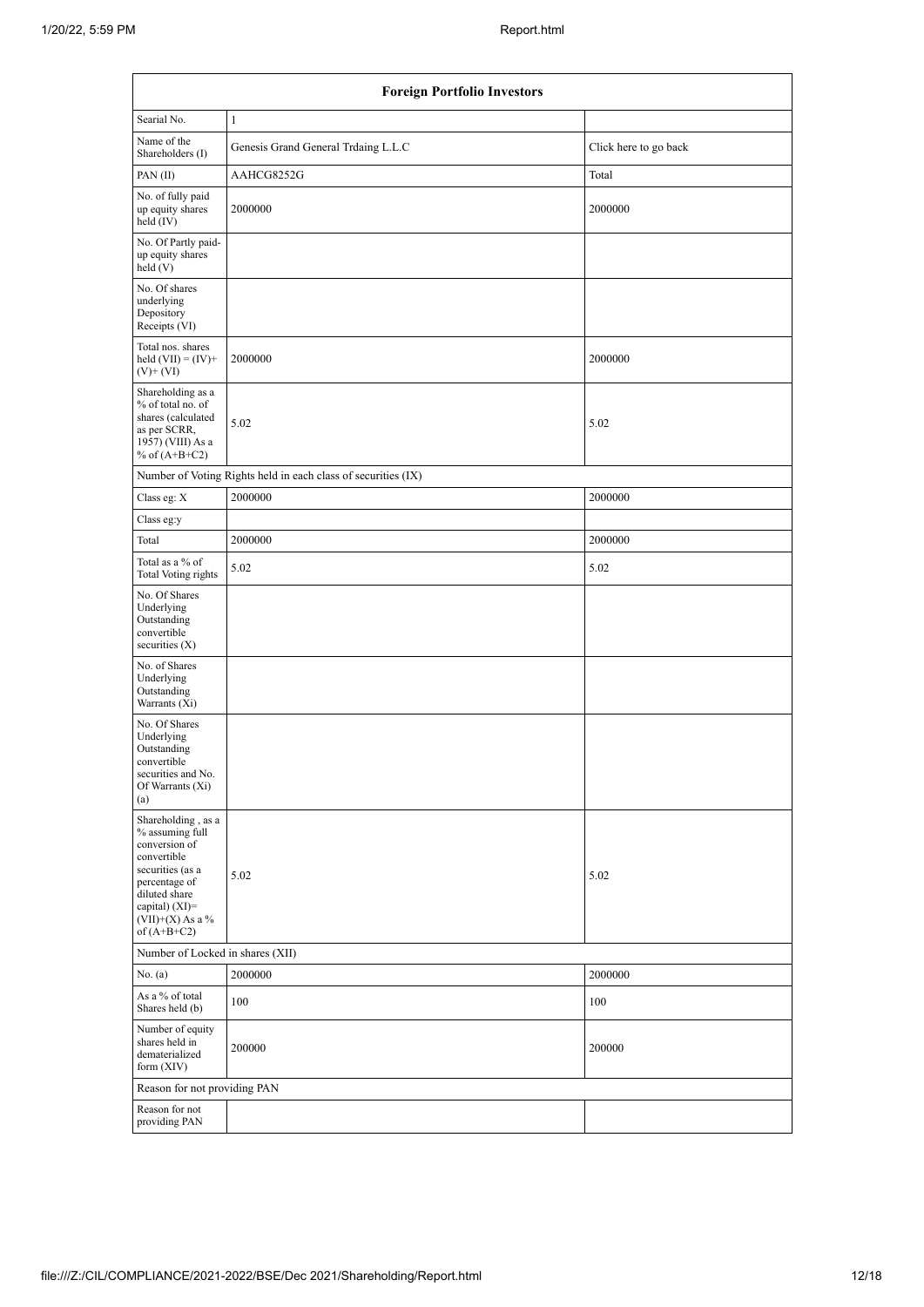ŕ

| Individuals - ii. Individual shareholders holding nominal share capital in excess of Rs. 2 lakhs.                                                                                            |                   |                |                       |                       |                       |              |                          |  |  |  |
|----------------------------------------------------------------------------------------------------------------------------------------------------------------------------------------------|-------------------|----------------|-----------------------|-----------------------|-----------------------|--------------|--------------------------|--|--|--|
| Searial No.<br>$\mathbf{1}$                                                                                                                                                                  |                   | $\overline{2}$ | 3                     | $\overline{4}$        | $\sqrt{5}$            | 6            | 7                        |  |  |  |
| Name of the<br>Shareholders (I)                                                                                                                                                              | Ravi Agrawal      | Lily Agarwal   | Suresh Kumar<br>Jajoo | Vimla Suresh<br>Jajoo | Ankit Suresh<br>Jajoo | Seepra Kabra | Jitendra Kumar<br>Bhagat |  |  |  |
| PAN(II)                                                                                                                                                                                      | ADHPA2891D        | AFRPA4512M     | AAFPJ0070J            | ADAPJ8747J            | AIZPJ2803R            | ADOPJ3255B   | AARPK5564G               |  |  |  |
| No. of fully paid<br>up equity shares<br>held (IV)                                                                                                                                           | 1000000<br>500000 |                | 600000                | 600000<br>600000      |                       | 600000       | 500000                   |  |  |  |
| No. Of Partly paid-<br>up equity shares<br>held(V)                                                                                                                                           |                   |                |                       |                       |                       |              |                          |  |  |  |
| No. Of shares<br>underlying<br>Depository<br>Receipts (VI)                                                                                                                                   |                   |                |                       |                       |                       |              |                          |  |  |  |
| Total nos. shares<br>held $(VII) = (IV) +$<br>$(V)$ + $(VI)$                                                                                                                                 | 1000000           | 500000         | 600000<br>600000      |                       | 600000                | 600000       | 500000                   |  |  |  |
| Shareholding as a<br>% of total no. of<br>shares (calculated<br>2.51<br>as per SCRR,<br>1957) (VIII) As a<br>% of $(A+B+C2)$                                                                 |                   | 1.26           | 1.51                  | 1.51                  | 1.51                  | 1.51         |                          |  |  |  |
| Number of Voting Rights held in each class of securities (IX)                                                                                                                                |                   |                |                       |                       |                       |              |                          |  |  |  |
| Class eg: X                                                                                                                                                                                  | 1000000           | 500000         | 600000                | 600000                | 600000                | 600000       | 500000                   |  |  |  |
| Class eg:y                                                                                                                                                                                   |                   |                |                       |                       |                       |              |                          |  |  |  |
| Total                                                                                                                                                                                        | 1000000           | 500000         | 600000                | 600000                | 600000                | 600000       | 500000                   |  |  |  |
| Total as a % of<br>Total Voting rights                                                                                                                                                       | 2.51              | 1.26           | 1.51                  | 1.51                  | 1.51                  | 1.51         | 1.26                     |  |  |  |
| No. Of Shares<br>Underlying<br>Outstanding<br>convertible<br>securities $(X)$                                                                                                                |                   |                |                       |                       |                       |              |                          |  |  |  |
| No. of Shares<br>Underlying<br>Outstanding<br>Warrants (Xi)                                                                                                                                  |                   |                |                       |                       |                       |              |                          |  |  |  |
| No. Of Shares<br>Underlying<br>Outstanding<br>convertible<br>securities and No.<br>Of Warrants (Xi)<br>(a)                                                                                   |                   |                |                       |                       |                       |              |                          |  |  |  |
| Shareholding, as a<br>% assuming full<br>conversion of<br>convertible<br>securities (as a<br>2.51<br>percentage of<br>diluted share<br>capital) (XI)=<br>$(VII)+(X)$ As a %<br>of $(A+B+C2)$ |                   | 1.26           | 1.51                  | 1.51                  | 1.51                  | 1.51         | 1.26                     |  |  |  |
| Number of Locked in shares (XII)                                                                                                                                                             |                   |                |                       |                       |                       |              |                          |  |  |  |
| No. (a)                                                                                                                                                                                      | 1000000           | 500000         | 600000                | 600000                | 600000                | 600000       | 100000                   |  |  |  |
| As a % of total<br>Shares held (b)                                                                                                                                                           | 100               | 100            | 100                   | 100                   | 100                   | 100          | 20                       |  |  |  |
| Number of equity<br>shares held in<br>dematerialized<br>form $(XIV)$                                                                                                                         | 1000000           | 500000         | 600000                | 600000                | 600000                | 600000       | 500000                   |  |  |  |
| Reason for not providing PAN                                                                                                                                                                 |                   |                |                       |                       |                       |              |                          |  |  |  |
| Reason for not<br>providing PAN                                                                                                                                                              |                   |                |                       |                       |                       |              |                          |  |  |  |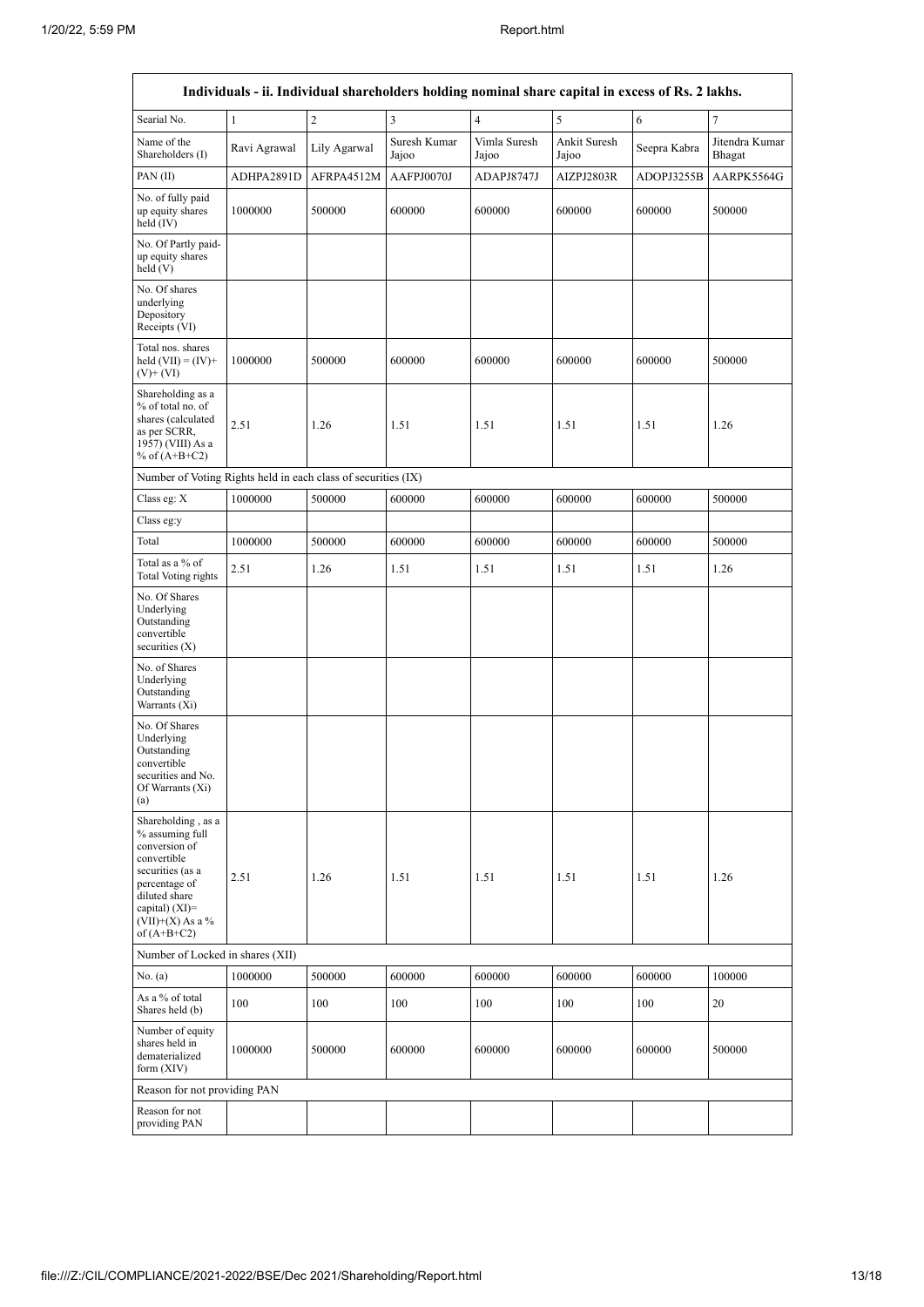| Individuals - ii. Individual shareholders holding nominal share capital in excess of Rs. 2 lakhs.                                                                                      |                                                               |                  |               |                       |  |  |  |  |  |  |
|----------------------------------------------------------------------------------------------------------------------------------------------------------------------------------------|---------------------------------------------------------------|------------------|---------------|-----------------------|--|--|--|--|--|--|
| Searial No.                                                                                                                                                                            | 8                                                             | 9                | 10            |                       |  |  |  |  |  |  |
| Name of the<br>Shareholders (I)                                                                                                                                                        | Nand kishore Agrawal                                          | Chaitali Jadhav  | Yogesh Jadhav | Click here to go back |  |  |  |  |  |  |
| PAN(II)                                                                                                                                                                                | ACEPA5232C                                                    | BDAPM1524K       | ALFPJ5077Q    | Total                 |  |  |  |  |  |  |
| No. of fully paid<br>up equity shares<br>held (IV)                                                                                                                                     | 500000<br>500000                                              |                  | 550000        | 5950000               |  |  |  |  |  |  |
| No. Of Partly paid-<br>up equity shares<br>held(V)                                                                                                                                     |                                                               |                  |               |                       |  |  |  |  |  |  |
| No. Of shares<br>underlying<br>Depository<br>Receipts (VI)                                                                                                                             |                                                               |                  |               |                       |  |  |  |  |  |  |
| Total nos. shares<br>held $(VII) = (IV) +$<br>$(V)$ + $(VI)$                                                                                                                           | 500000                                                        | 500000           | 550000        | 5950000               |  |  |  |  |  |  |
| Shareholding as a<br>% of total no. of<br>shares (calculated<br>as per SCRR,<br>1957) (VIII) As a<br>% of $(A+B+C2)$                                                                   | 1.26                                                          | 1.26<br>1.38     |               | 14.95                 |  |  |  |  |  |  |
|                                                                                                                                                                                        | Number of Voting Rights held in each class of securities (IX) |                  |               |                       |  |  |  |  |  |  |
| Class eg: X                                                                                                                                                                            | 500000                                                        | 500000           | 550000        | 5950000               |  |  |  |  |  |  |
| Class eg:y                                                                                                                                                                             |                                                               |                  |               |                       |  |  |  |  |  |  |
| Total                                                                                                                                                                                  | 500000                                                        | 500000           | 550000        | 5950000               |  |  |  |  |  |  |
| Total as a % of<br>Total Voting rights                                                                                                                                                 | 1.26                                                          | 1.26             | 1.38          | 14.95                 |  |  |  |  |  |  |
| No. Of Shares<br>Underlying<br>Outstanding<br>convertible<br>securities (X)                                                                                                            |                                                               |                  |               |                       |  |  |  |  |  |  |
| No. of Shares<br>Underlying<br>Outstanding<br>Warrants (Xi)                                                                                                                            |                                                               |                  |               |                       |  |  |  |  |  |  |
| No. Of Shares<br>Underlying<br>Outstanding<br>convertible<br>securities and No.<br>Of Warrants (Xi)<br>(a)                                                                             |                                                               |                  |               |                       |  |  |  |  |  |  |
| Shareholding, as a<br>% assuming full<br>conversion of<br>convertible<br>securities (as a<br>percentage of<br>diluted share<br>capital) $(XI)=$<br>$(VII)+(X)$ As a %<br>of $(A+B+C2)$ | 1.26                                                          | 1.26             | 1.38          | 14.95                 |  |  |  |  |  |  |
|                                                                                                                                                                                        | Number of Locked in shares (XII)                              |                  |               |                       |  |  |  |  |  |  |
| No. (a)                                                                                                                                                                                | 500000                                                        | 500000<br>550000 |               | 5550000               |  |  |  |  |  |  |
| As a % of total<br>Shares held (b)                                                                                                                                                     | 100                                                           | 100              | 100           | 93.28                 |  |  |  |  |  |  |
| Number of equity<br>shares held in<br>dematerialized<br>form $(XIV)$                                                                                                                   | 500000                                                        | 500000           | 550000        | 5950000               |  |  |  |  |  |  |
| Reason for not providing PAN                                                                                                                                                           |                                                               |                  |               |                       |  |  |  |  |  |  |
| Reason for not<br>providing PAN                                                                                                                                                        |                                                               |                  |               |                       |  |  |  |  |  |  |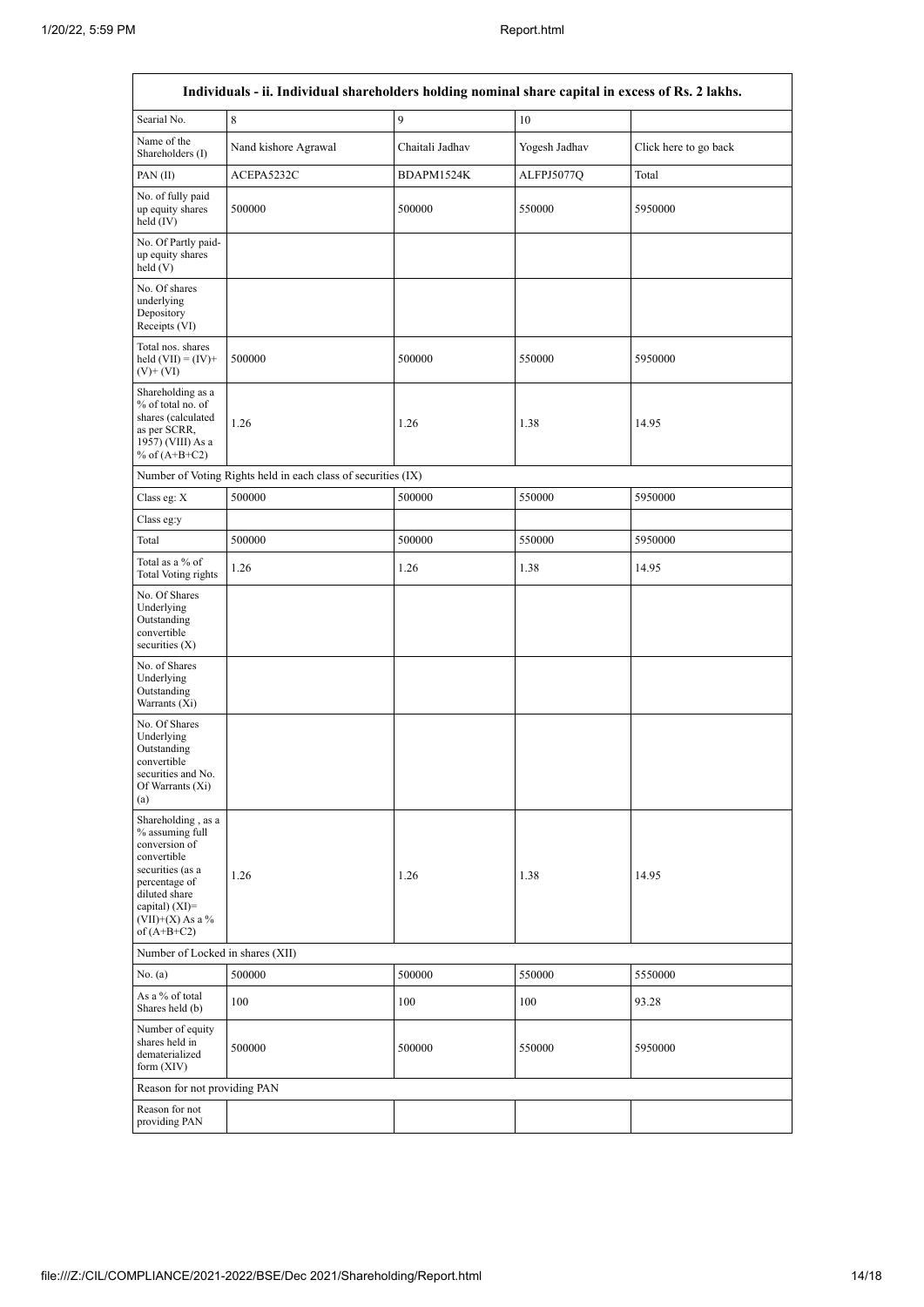| Any Other (specify)                                                                                                                                                                    |                  |                              |                     |                            |                                                                                    |                                              |                                                  |  |  |  |  |
|----------------------------------------------------------------------------------------------------------------------------------------------------------------------------------------|------------------|------------------------------|---------------------|----------------------------|------------------------------------------------------------------------------------|----------------------------------------------|--------------------------------------------------|--|--|--|--|
| Searial No.                                                                                                                                                                            | $\mathbf{1}$     | $\overline{c}$               | 3                   | $\overline{4}$             | 5                                                                                  | 6                                            | $\tau$                                           |  |  |  |  |
| Category                                                                                                                                                                               | <b>HUF</b>       | Non-Resident<br>Indian (NRI) | Clearing<br>Members | <b>Bodies</b><br>Corporate | <b>Bodies Corporate</b>                                                            | <b>Bodies Corporate</b>                      | <b>Bodies Corporate</b>                          |  |  |  |  |
| Category / More<br>than 1 percentage                                                                                                                                                   | Category         | Category                     | Category            | Category                   | More than 1<br>percentage of<br>shareholding                                       | More than 1<br>percentage of<br>shareholding | More than 1<br>percentage of<br>shareholding     |  |  |  |  |
| Name of the<br>Shareholders (I)                                                                                                                                                        |                  |                              |                     |                            | <b>Florence Securities</b><br>Azura Projects<br>Private Limited<br>Private Limited |                                              | Chartered Capital<br>Research Private<br>Limited |  |  |  |  |
| PAN(II)                                                                                                                                                                                |                  |                              |                     |                            | AAGCA9030R                                                                         | AABCF5634R                                   | AADCC4238N                                       |  |  |  |  |
| No. of the<br>Shareholders (I)                                                                                                                                                         | 95               | 12                           | 13                  | 34                         | $\mathbf{1}$                                                                       | $\mathbf{1}$                                 | $\mathbf{1}$                                     |  |  |  |  |
| No. of fully paid<br>up equity shares<br>held $(IV)$                                                                                                                                   | 247818           | 47460                        | 5637                | 2611832                    | 1285026                                                                            | 785684                                       | 414212                                           |  |  |  |  |
| No. Of Partly paid-<br>up equity shares<br>held (V)                                                                                                                                    |                  |                              |                     |                            |                                                                                    |                                              |                                                  |  |  |  |  |
| No. Of shares<br>underlying<br>Depository<br>Receipts (VI)                                                                                                                             |                  |                              |                     |                            |                                                                                    |                                              |                                                  |  |  |  |  |
| Total nos. shares<br>held $(VII) = (IV) +$<br>$(V)$ + $(VI)$                                                                                                                           | 247818           | 47460                        | 5637                | 2611832                    | 1285026                                                                            | 785684                                       | 414212                                           |  |  |  |  |
| Shareholding as a<br>% of total no. of<br>shares (calculated<br>as per SCRR,<br>1957) (VIII) As a<br>% of $(A+B+C2)$                                                                   | 0.62             | 0.12                         | 0.01                | 6.56                       | 3.23                                                                               | 1.97                                         | 1.04                                             |  |  |  |  |
| Number of Voting Rights held in each class of securities (IX)                                                                                                                          |                  |                              |                     |                            |                                                                                    |                                              |                                                  |  |  |  |  |
| Class eg: X                                                                                                                                                                            | 247818<br>47460  |                              | 5637                | 2611832                    | 1285026                                                                            | 785684                                       | 414212                                           |  |  |  |  |
| Class eg:y                                                                                                                                                                             |                  |                              |                     |                            |                                                                                    |                                              |                                                  |  |  |  |  |
| Total                                                                                                                                                                                  | 247818           | 47460                        | 5637                | 2611832                    | 1285026                                                                            | 785684                                       | 414212                                           |  |  |  |  |
| Total as a % of<br>Total Voting rights                                                                                                                                                 | 0.62             | 0.12                         | 0.01                | 6.56                       | 3.23<br>1.97                                                                       |                                              | 1.04                                             |  |  |  |  |
| No. Of Shares<br>Underlying<br>Outstanding<br>convertible<br>securities $(X)$                                                                                                          |                  |                              |                     |                            |                                                                                    |                                              |                                                  |  |  |  |  |
| No. of Shares<br>Underlying<br>Outstanding<br>Warrants (Xi)                                                                                                                            |                  |                              |                     |                            |                                                                                    |                                              |                                                  |  |  |  |  |
| No. Of Shares<br>Underlying<br>Outstanding<br>convertible<br>securities and No.<br>Of Warrants (Xi)<br>(a)                                                                             |                  |                              |                     |                            |                                                                                    |                                              |                                                  |  |  |  |  |
| Shareholding, as a<br>% assuming full<br>conversion of<br>convertible<br>securities (as a<br>percentage of<br>diluted share<br>capital) $(XI)=$<br>$(VII)+(X)$ As a %<br>of $(A+B+C2)$ | 0.62             | 0.12                         | 0.01                | 6.56                       | 3.23                                                                               | 1.97                                         | 1.04                                             |  |  |  |  |
| Number of Locked in shares (XII)                                                                                                                                                       |                  |                              |                     |                            |                                                                                    |                                              |                                                  |  |  |  |  |
| No. (a)                                                                                                                                                                                | $\boldsymbol{0}$ | $\boldsymbol{0}$             | $\boldsymbol{0}$    | $\boldsymbol{0}$           | $\boldsymbol{0}$                                                                   | $\boldsymbol{0}$                             | $\boldsymbol{0}$                                 |  |  |  |  |
| As a % of total<br>Shares held (b)                                                                                                                                                     | $\mathbf{0}$     | $\mathbf{0}$                 | $\boldsymbol{0}$    | $\boldsymbol{0}$           | $\boldsymbol{0}$                                                                   | $\boldsymbol{0}$                             | $\boldsymbol{0}$                                 |  |  |  |  |
| Number of equity<br>shares held in<br>dematerialized<br>form $(XIV)$                                                                                                                   | 247818           | 47460                        | 5637                | 2609832                    | 1285026<br>785684                                                                  |                                              | 414212                                           |  |  |  |  |
| Reason for not providing PAN                                                                                                                                                           |                  |                              |                     |                            |                                                                                    |                                              |                                                  |  |  |  |  |
| Reason for not<br>providing PAN                                                                                                                                                        |                  |                              |                     |                            |                                                                                    |                                              |                                                  |  |  |  |  |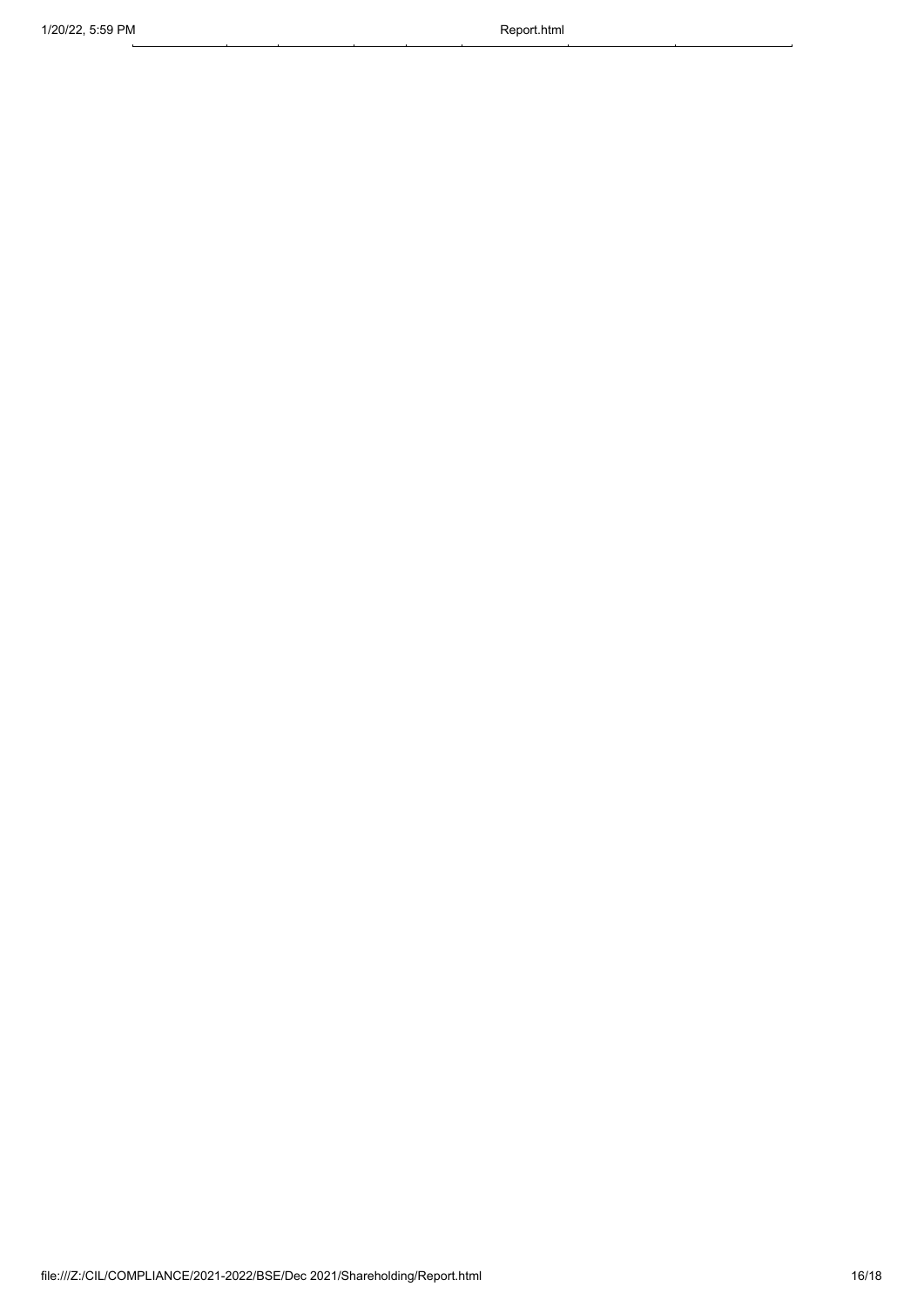| Any Other (specify)                                                                                                                                                                  |                                                               |  |  |  |  |  |  |  |
|--------------------------------------------------------------------------------------------------------------------------------------------------------------------------------------|---------------------------------------------------------------|--|--|--|--|--|--|--|
| Searial No.                                                                                                                                                                          |                                                               |  |  |  |  |  |  |  |
| Category                                                                                                                                                                             |                                                               |  |  |  |  |  |  |  |
| Category / More<br>than 1 percentage                                                                                                                                                 |                                                               |  |  |  |  |  |  |  |
| Name of the<br>Shareholders (I)                                                                                                                                                      | Click here to go back                                         |  |  |  |  |  |  |  |
| PAN(II)                                                                                                                                                                              | Total                                                         |  |  |  |  |  |  |  |
| No. of the<br>Shareholders (I)                                                                                                                                                       | 154                                                           |  |  |  |  |  |  |  |
| No. of fully paid<br>up equity shares<br>held (IV)                                                                                                                                   | 2912747                                                       |  |  |  |  |  |  |  |
| No. Of Partly paid-<br>up equity shares<br>held(V)                                                                                                                                   |                                                               |  |  |  |  |  |  |  |
| No. Of shares<br>underlying<br>Depository<br>Receipts (VI)                                                                                                                           |                                                               |  |  |  |  |  |  |  |
| Total nos. shares<br>held $(VII) = (IV) +$<br>$(V)$ + $(VI)$                                                                                                                         | 2912747                                                       |  |  |  |  |  |  |  |
| Shareholding as a<br>% of total no. of<br>shares (calculated<br>as per SCRR,<br>1957) (VIII) As a<br>% of $(A+B+C2)$                                                                 | 7.31                                                          |  |  |  |  |  |  |  |
|                                                                                                                                                                                      | Number of Voting Rights held in each class of securities (IX) |  |  |  |  |  |  |  |
| Class eg: $\mathbf X$                                                                                                                                                                | 2912747                                                       |  |  |  |  |  |  |  |
| Class eg:y                                                                                                                                                                           |                                                               |  |  |  |  |  |  |  |
| Total                                                                                                                                                                                | 2912747                                                       |  |  |  |  |  |  |  |
| Total as a % of<br>Total Voting rights                                                                                                                                               | 7.31                                                          |  |  |  |  |  |  |  |
| No. Of Shares<br>Underlying<br>Outstanding<br>convertible<br>securities $(X)$                                                                                                        |                                                               |  |  |  |  |  |  |  |
| No. of Shares<br>Underlying<br>Outstanding<br>Warrants (Xi)                                                                                                                          |                                                               |  |  |  |  |  |  |  |
| No. Of Shares<br>Underlying<br>Outstanding<br>convertible<br>securities and No.<br>Of Warrants (Xi)<br>(a)                                                                           |                                                               |  |  |  |  |  |  |  |
| Shareholding, as a<br>% assuming full<br>conversion of<br>convertible<br>securities (as a<br>percentage of<br>diluted share<br>capital) (XI)=<br>$(VII)+(X)$ As a %<br>of $(A+B+C2)$ | 7.31                                                          |  |  |  |  |  |  |  |
| Number of Locked in shares (XII)                                                                                                                                                     |                                                               |  |  |  |  |  |  |  |
| No. (a)                                                                                                                                                                              | $\boldsymbol{0}$                                              |  |  |  |  |  |  |  |
| As a % of total<br>Shares held (b)                                                                                                                                                   | $\mathbf{0}$                                                  |  |  |  |  |  |  |  |
| Number of equity<br>shares held in<br>dematerialized<br>form (XIV)                                                                                                                   | 2910747                                                       |  |  |  |  |  |  |  |
| Reason for not providing PAN                                                                                                                                                         |                                                               |  |  |  |  |  |  |  |
| Reason for not<br>providing PAN                                                                                                                                                      |                                                               |  |  |  |  |  |  |  |